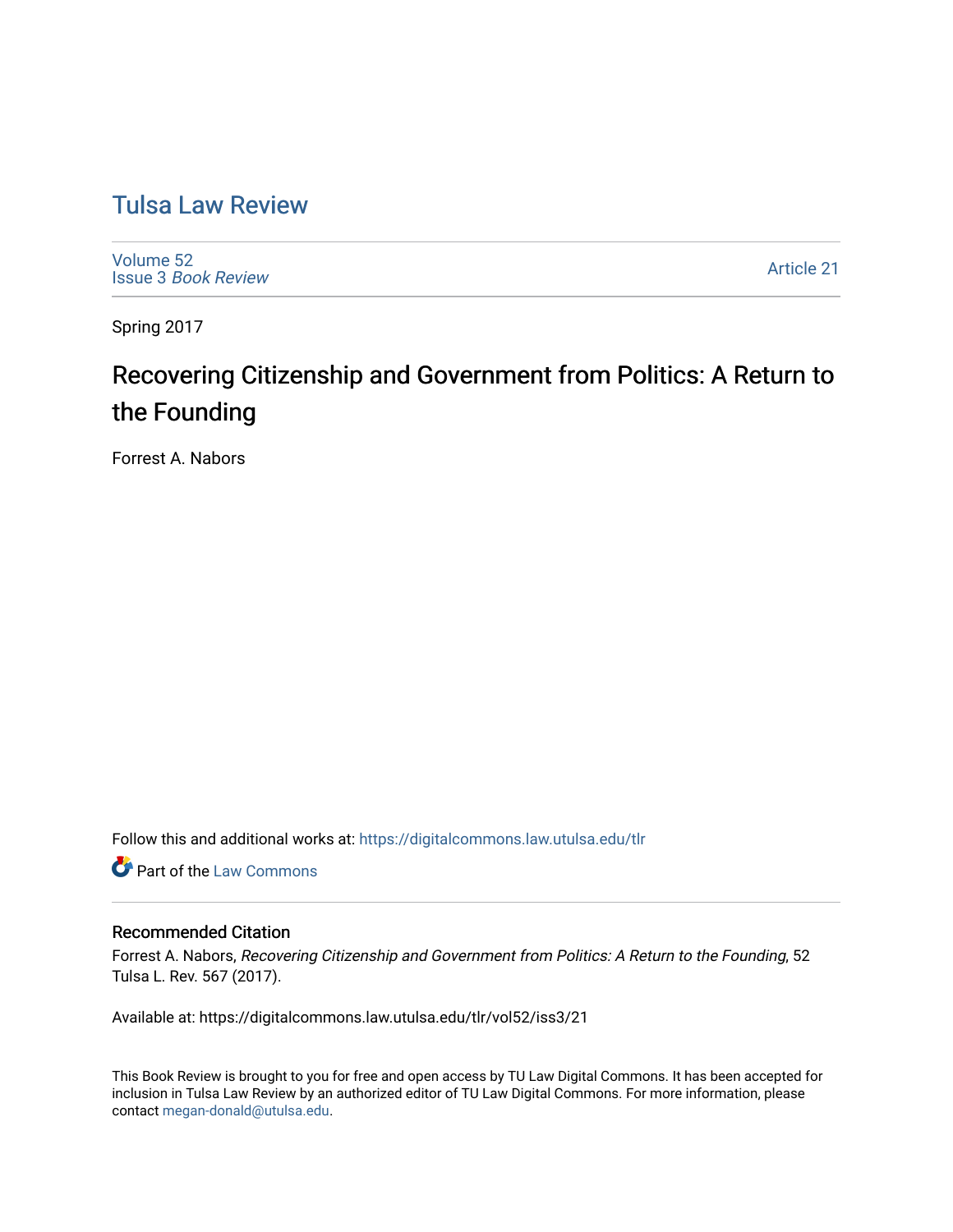# **RECOVERING CITIZENSHIP AND GOVERNMENT FROM POLITICS: A RETURN TO THE FOUNDING**

## Forrest A. Nabors<sup>\*</sup>

## DANIELLE ALLEN, OUR DECLARATION: A READING OF THE DECLARATION OF INDEPENDENCE IN DEFENSE OF EQUALITY (W. W. NORTON & COMPANY 2014). PP. 315. PAPERBACK \$19.95.

SANFORD LEVINSON, AN ARGUMENT OPEN TO ALL: READING THE FEDERALIST IN THE 21ST CENTURY (YALE UNIVERSITY PRESS 2015). PP. 350. HARDCOVER \$38.00.

At this writing, just before Election Day in 2016, it is not too early to predict that this year will be remembered for uncommonly nasty partisanship, rivaling America's most degraded national political contests. We have witnessed revelations of appalling conduct behind closed doors, mob violence at political rallies all over the country, and jaw-dropping recriminations leveled by both presidential candidates against each other. Polls have revealed broad and unprecedented dissatisfaction among Americans for both presidential candidates. The general feeling of the electorate seems to be that regardless of who is chosen president on Election Day, the people will have selected the one judged least bad, not the one judged best. Yet, we know that clouds already hovered above national political life before the spectacular events of this year darkened them further. Entering 2016 low approval ratings of Congress were already customary, regularly bouncing around a range below the approval ratings of our last two presidents. Increasingly, the electorate has identified as independent and has withheld affiliating with the major parties. Americans seem well aware that the professionals in whom they have entrusted honest representation of their political views have failed them.

But here, we might pause to see hope in the storm. Popular revulsion may be a sign that partisanship has not cut into the electorate beyond the professionals and activists. The latter comprise the actors engaged in tawdry political theater and it might be a mistake to confound them with the repulsed audience. This separation could be explained by the thesis of Morris Fiorina, who argued that the American

 <sup>\*</sup> Assistant Professor of Political Science, University of Alaska Anchorage.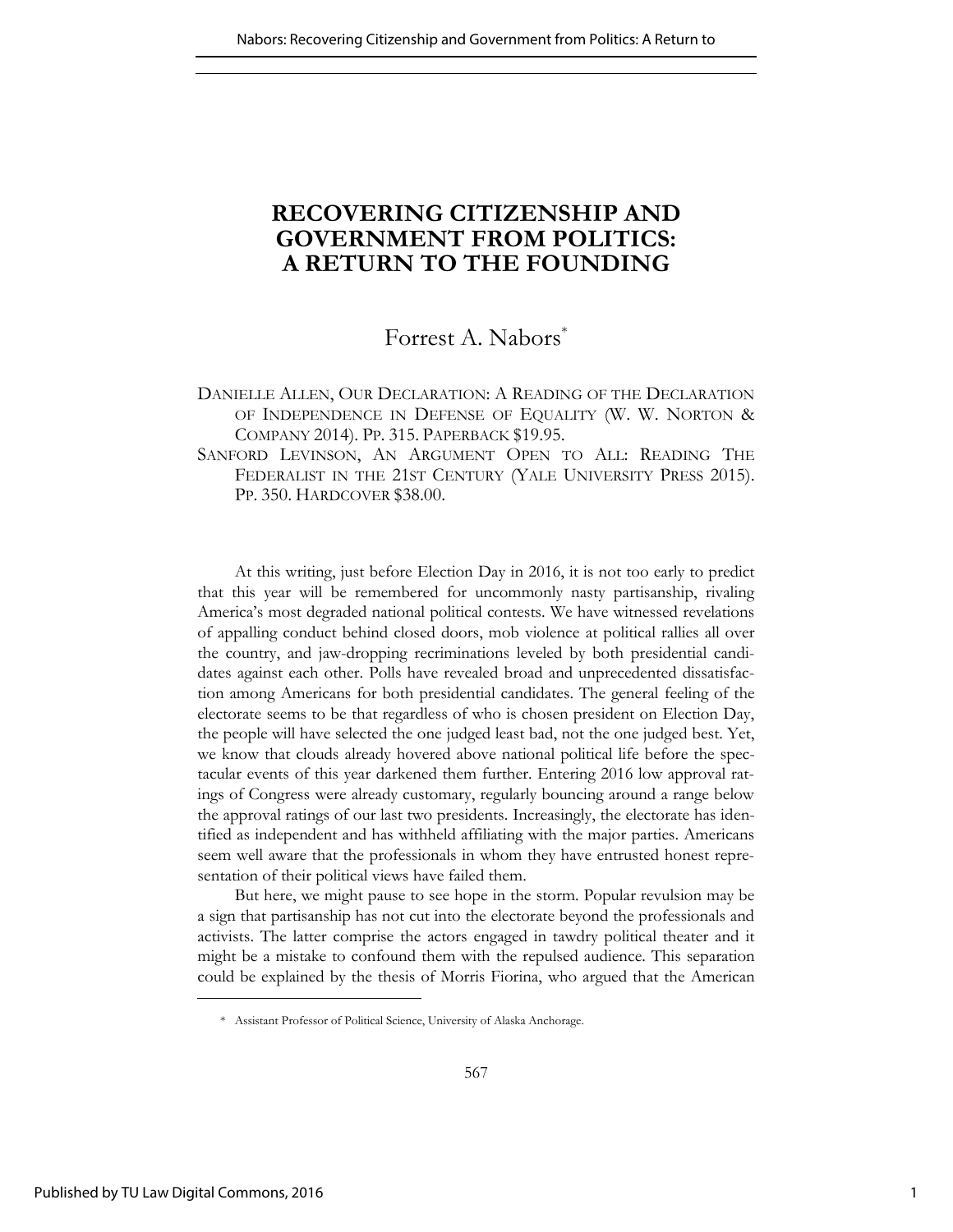people are not so intensely polarized as the political class.<sup>1</sup> Americans of many political stripes are united in disgust. Aristotle observed that popular disgust for extremism is a sign of deeper political health, because it shows that the size of the middling element willing to obey reason is substantial.<sup>2</sup> Hopefully, conditions are ripening for cooler heads to cross discredited partisan lines and join in constructive discussion and debate that the American people would welcome.

Perhaps we can take comfort in the defensible observation that the seeds of renewal are sometimes found in declension, and perhaps decline itself plants those seeds. Our infamous year might loosen the ties that bind the American people to stale partisan creeds and policy agendas and open them to new ideas about our political life and government. If we take advantage of these conditions, thoughtful Americans can make good use of two new books, Danielle Allen's *Our Declaration: A Reading of the Declaration of Independence In Defense Of Equality*, and a study of the *Federalist* essays, Sanford Levinson's *An Argument Open to All: Reading The Federalist in the 21st Century*. 3 Both return to our national origins in order to reflect on the present. In a political moment like ours, there is no better place to begin anew than at the beginning, to shore up our vandalized national edifice.

Purged of academic jargon, the highly readable *Our Declaration* would be a Jane Austen heroine at a dinner party, if books were people. Allen is an affable and deceptively modest writer, and she engages everyone at their level. Her book refers to the divorce between Prince Charles and Princess Diana, the poetry of Sylvia Plath, the indictment of Linda Tripp, and other examples drawn from ordinary life and popular culture in order to patiently explain complex concepts implicated by the Declaration.<sup>4</sup> This is in keeping with her stated intention "to draw different circles of readers together."<sup>5</sup> But, like a Jane Austen heroine, her book is full of erudition and runs deep. At many points, Allen's fellow travelers who also have studied and revere the Declaration will receive a jolt from a new revelation that she has uncovered. *Our Declaration* has vaulted Allen into the front ranks of the Declaration's defenders. As she notes, there are few studies like hers that treat the Declaration as a philosophical argument rather than as an historic episode.<sup>6</sup> Her book should be paired with Carl Becker's *The Declaration of Independence: A Study in the History of Politi*cal Ideas as a study of contrasts.<sup>7</sup> For Allen, the Declaration is always relevant, and

<sup>1</sup>*. See* MORRIS P. FIORINA, DISCONNECT: THE BREAKDOWN OF REPRESENTATION IN AMERICAN POLITICS (2009).

<sup>2.</sup> ARISTOTLE, POLITICS bk. IV, 1295a34-1295b34 (Carnes Lord trans., Univ. of Chicago Press ed. 1984) (c. 384-322 BCE). Citations of Aristotle use the numbering system devised by Immanuel Bekker.

<sup>3.</sup> DANIELLE ALLEN, OUR DECLARATION: A READING OF THE DECLARATION OF INDEPENDENCE IN DEFENSE OF EQUALITY (2014); SANFORD LEVINSON, AN ARGUMENT OPEN TO ALL: READING THE FEDERALIST IN THE 21ST CENTURY (2015).

<sup>4</sup>*.* ALLEN, *supra* note 3, at 94, 102, 207-08.

<sup>5.</sup> *Id.* at 43.

<sup>6</sup>*. Id*. at 34.

<sup>7.</sup> CARL BECKER, THE DECLARATION OF INDEPENDENCE: A STUDY IN THE HISTORY OF POLITICAL IDEAS  $(1922)$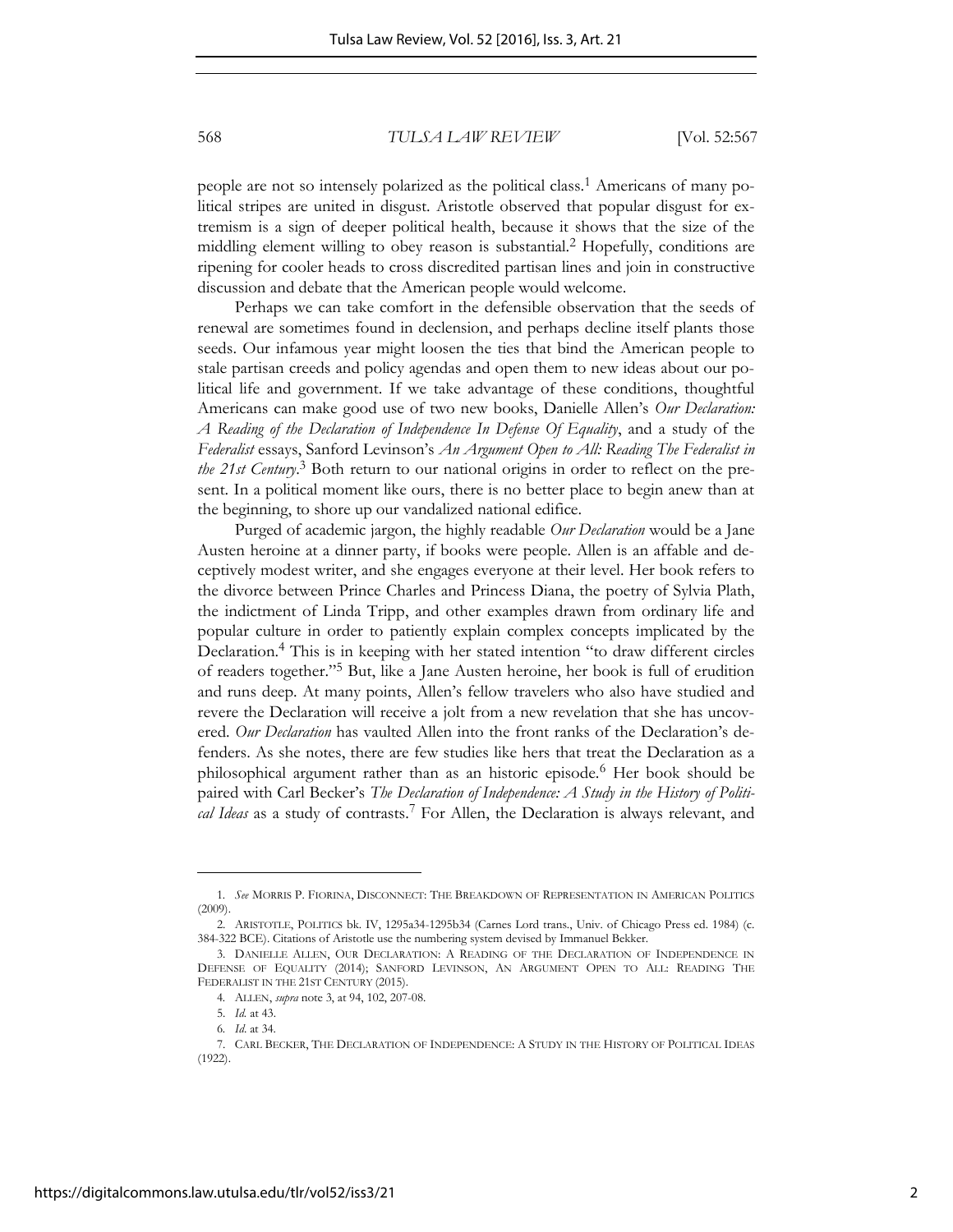she seeks to re-animate it for the American people.<sup>8</sup> Becker historicizes the Declaration. For him, its time is past; it is obsolete.

This is a welcome book to those of us who are warmed by the confession of Abraham Lincoln when he surveyed the scene of the Declaration's birth, that "all the political sentiments I entertain have been drawn . . . from the sentiments which originated, and were given to the world from this hall."<sup>9</sup> That short, emotional address in Independence Hall on February 22, 1861 also reminds us that Allen's book is necessary. On the eve of Lincoln's inauguration, the threat of assassination hung over him precisely because of his filial devotion to our founding document. In a sense, the Civil War was fought to either raise our Declaration higher or tear it down.

We need Allen's book because formidable foes, ranging from bitter enemies to unconvinced critics, always have swelled the ranks arrayed against the Declaration. The Declaration has been, and sometimes still is, dismissed as a bundle of glittering generalities or as essentialist myth-making. The Declaration's assertion that "all men are created equal" has been assailed variously as erroneous, a self-evident lie and inclusive only of white males. The passive disparagement of the Declaration in our own day is evident even in scholarship that implicitly adopts the principles of the Declaration for its moral premise. One eminent study of past advances toward racial equality in America omits the Declaration among the decisive factors that the authors highlight. Their omission does not seem quite right when one considers those periods of racial progress and the rising popularity of the Declaration's language, which was weaponized by successful civil rights movements.10 An argument could be crafted from *Our Declaration* showing that the close historical coincidence between successful agitations for greater freedom in American political history and wider appeals to the Declaration was a causal relationship, and not accidental.

Allen argues that the Declaration "helps us see that we cannot have freedom *without* equality."<sup>11</sup> Political philosophy has erroneously taught "that equality and freedom are necessarily in tension with each other," and Americans "have swallowed this argument whole."<sup>12</sup> *Our Declaration* sets out to correct this malnourishment. In summary of her book, the Declaration shows that equality is the surest guarantor of freedom. It is an unusual document because although it consists of words like any other, its words are actions that are aligned to the precepts about equality that it contains. In other words, the Declaration marks a kind of genesis: a mysterious moment of self-enlightenment or spontaneous self-awakening to natural equality upon which a people composing a new nation stakes and maintains its claim to the right to be free. Further, it is unusually apt at inspiring new self-

<sup>8.</sup> ALLEN, *supra* note 3, at 42.

<sup>9. 4</sup> THE COLLECTED WORKS OF ABRAHAM LINCOLN 240 (Roy P. Basler ed., Rutgers Univ. Press, 1953) [hereinafter COLLECTED WORKS OF LINCOLN].

<sup>10.</sup> PHILIP A. KLINKNER & ROGERS M. SMITH, THE UNSTEADY MARCH: THE RISE AND DECLINE OF RACIAL EQUALITY IN AMERICA 4 (1999).

<sup>11.</sup> ALLEN, *supra* note 3, at 21 (emphasis original).

<sup>12</sup>*. Id.* at 23.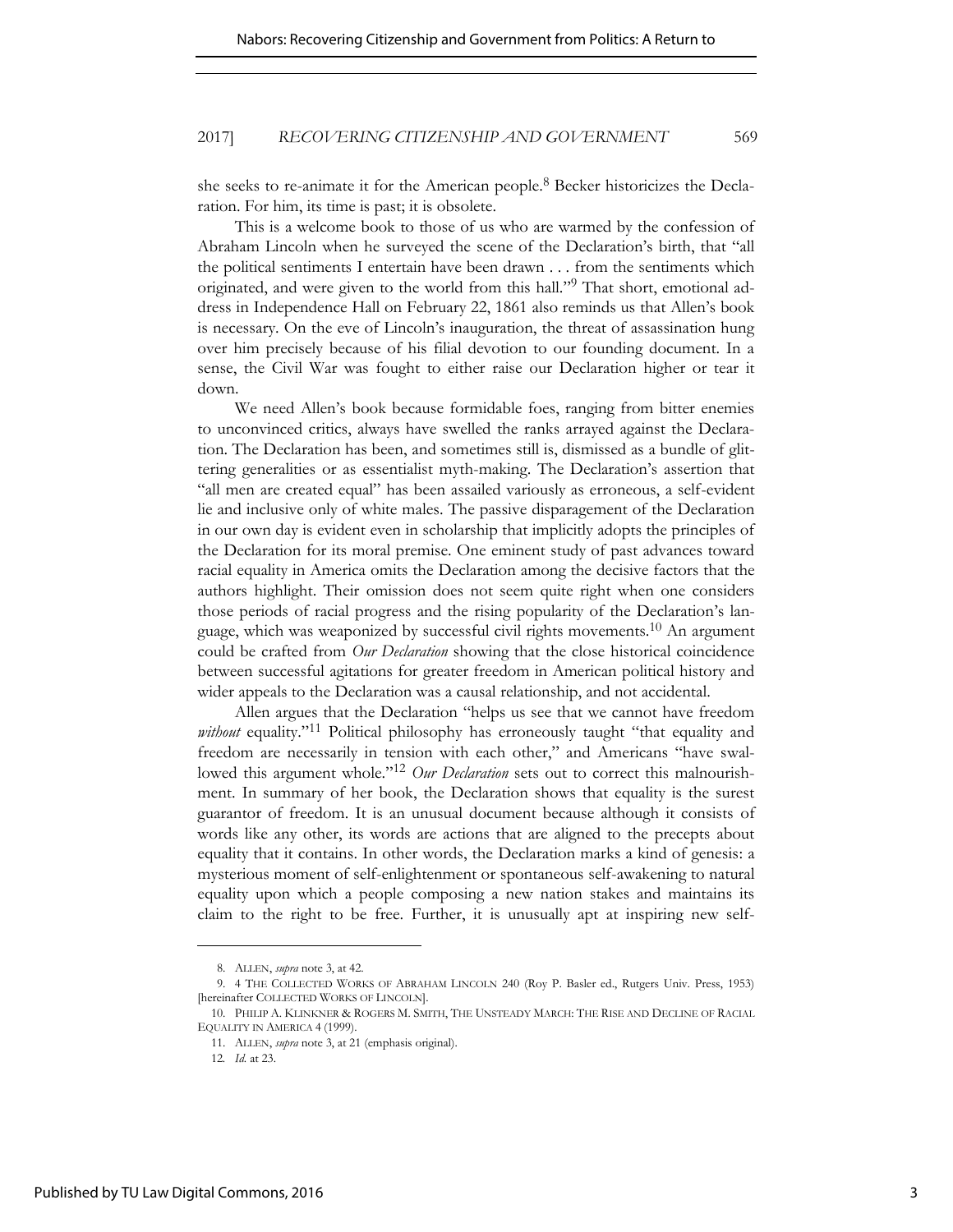awakenings across the ages by being read and studied. The Declaration is an active power for freedom, and equality is its foundation.

The brief Prologue unveils Allen's argument and its urgency. Part I relates chapters in her personal life in order to bear witness to the enduring importance of the Declaration. Parts II & III provide a concise history of the drafting process, proving that it would be mistaken to reflexively think of the Declaration as the product of Jefferson's isolated retreat into his study. In fact, its language passed through many hands and many conversations.<sup>13</sup> This is important because the terms of justice found in the Declaration, which they wrote together, requires group writing.<sup>14</sup> Part IV through most of Part VIII is where the heavy lifting of the book takes place. Allen walks the reader through a careful exegesis of the text of the Declaration.<sup>15</sup> The goal of this section is to uncover five facets of equality in the Declaration's argument.16 The Epilogue connects the general argument of the book to the meaning of equality previously explained.<sup>17</sup> Although her history of the drafting process is interesting and convincing, the parts that deserve most scrutiny are her personal reflections and the exegesis.

In Part I, Allen discloses surprisingly intimate details about her personal life, but there is more to her meaning than might meet the hasty eye. This section demonstrates the power of the Declaration to teach its seminal lessons; to elevate and unify citizenship; to illustrate how each of us is strengthened by our individual recognition of natural equality; and to show why liberty is fleeting in political society unless that liberty is grounded in equality.<sup>18</sup>

She recounts how her "life-tested night students" at the University of Chicago engrossed the Declaration for the first time and read it closely with her.<sup>19</sup> The working night students knew even less than the little that her more privileged day students knew about the Declaration, but at the end of their study, they were transformed.20 The Declaration had taught them the profound meaning of who they and we all are – naturally equal human beings and inheritors of a nation founded upon the recognition that this is who we all are. $^{21}$  Her students saw and grasped their patrimony.22 They gained a new vocabulary to speak about politics and their citizenship gained new life.23 Allen witnessed this effect on her students, which transformed her, and gave her a new appreciation for the power of the Declaration.

l

22*. Id.* at 35.

<sup>13</sup>*. Id.* at 80-81.

<sup>14</sup>*. Id.* at 103.

<sup>15</sup>*. Id.* at 107-267.

<sup>16</sup>*.* ALLEN, *supra* note 3, at 108-09.

<sup>17</sup>*. Id.* at 275-82.

<sup>18</sup>*. Id.* at 36-44.

<sup>19</sup>*. Id.* at 33. 20*. Id.*

<sup>21</sup>*.* ALLEN, *supra* note 3, at 38.

<sup>23</sup>*. Id.*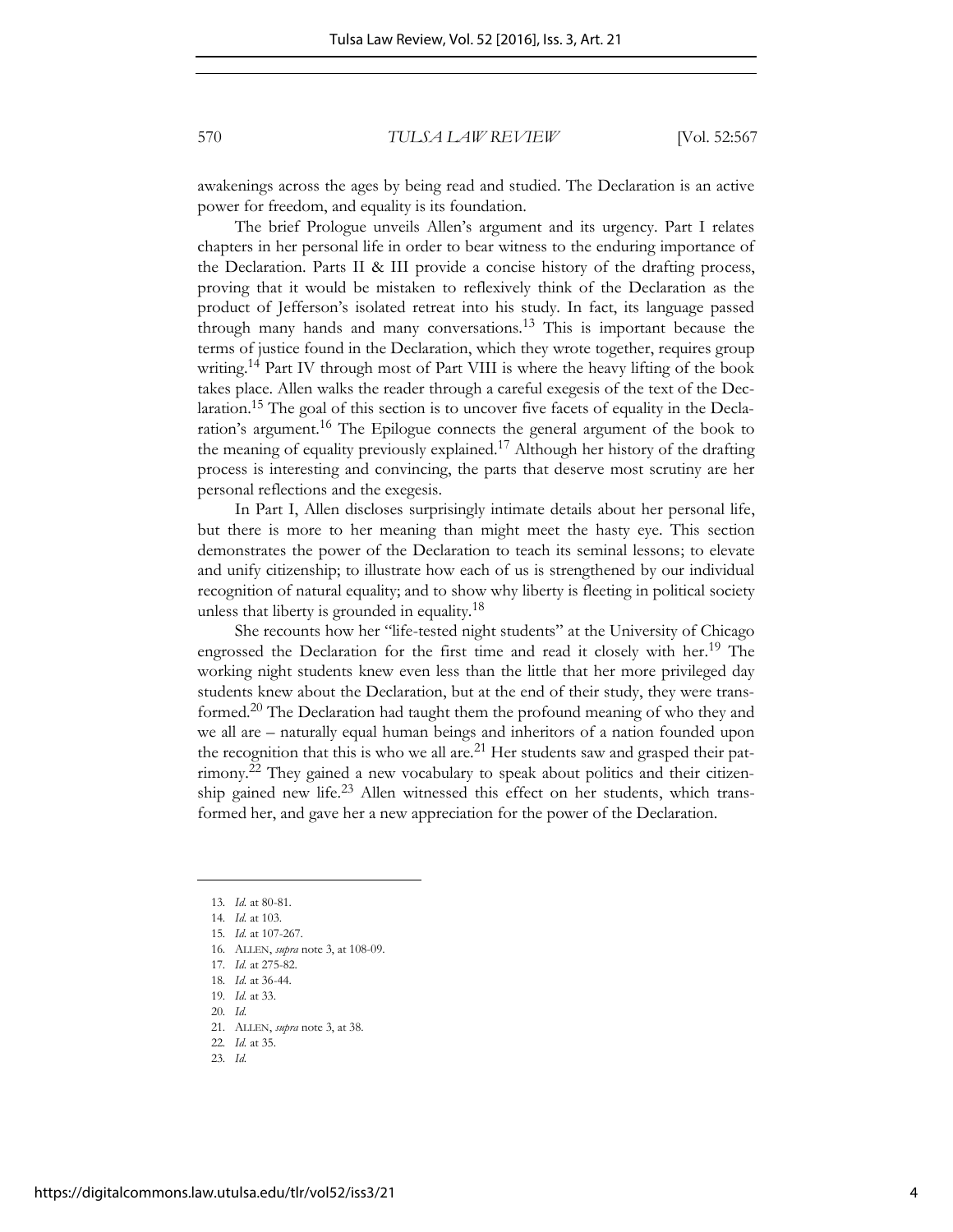Second, Allen relates her family history. She is a child of a biracial marriage.<sup>24</sup> Her African-American father left Florida because he tired of racial prejudice.<sup>25</sup> Her white mother descended from Michigan Progressives.<sup>26</sup> Around their dinner table, they discussed freedom and equality and the Declaration of Independence.<sup>27</sup> Then she shares a painful story. When her mentally ill maternal grandmother was undiagnosed and untreated, she subjected the youthful Allen to cruelty.28 With the help of her family, she learned to ignore her grandmother's barbs and to quietly insist to herself that in an important and appropriate sense she was equal to her adult white grandmother.29 This gave her the strength to bear the difficulty and left her with a lasting memory that later motivated her to teach others and give them similar strength. $30$  She learned how to dismiss attempts to debase her by mentally embracing the meaning of natural equality, that none may be exalted above another nor debased below another with justice.<sup>31</sup> At a young age, she knew that her grandmother had erred.

But in most political societies, we cannot secure our liberty by ignoring wouldbe tyrants. The book of Exodus in the Bible drove this lesson home for her.<sup>32</sup> Although Joseph enjoyed liberty and prosperity under the pleased eye of Pharaoh, another Pharaoh succeeded to the throne who "knew not Joseph" and enslaved his descendants.33 This taught her that only the establishment of equality as the standard for political life can assure the perpetuity of liberty. Without equality, the survival of liberty is subject to the caprice of rulers.

Taken together, Allen's personal reflections suggest how the Declaration solves the problem of division by identity and creates union among the citizenry, securing freedom for all. Defenders of the Declaration have long believed this. This is evident in another speech that Lincoln gave to an earlier generation of "lifetested" Chicagoans, 150 years before Allen's cohort. Lincoln estimated that perhaps as many as half of all Americans at that time were not descended by blood and flesh from the generation that was present during the American Revolution.<sup>34</sup> But

when they look through that old Declaration of Independence they find that those old men say that "We hold these truths to be self-evident, that all men are created equal," and then they feel that that moral sentiment taught in that day evidences their relation to those men, that it is the father of all moral principle in them, and that they have a right to claim it as though they were blood of the blood, and flesh of the flesh

<sup>24</sup>*. Id.* at 36-37.

<sup>25</sup>*. Id.* at 36.

<sup>26</sup>*.* ALLEN, *supra* note 3, at 37.

<sup>27</sup>*. Id.* at 36-38.

<sup>28</sup>*. Id.* at 39-40.

<sup>29</sup>*. Id.* at 40.

<sup>30</sup>*. Id.*

<sup>31</sup>*.* ALLEN, *supra* note 3, at 40.

<sup>32</sup>*. Id.* at 41. 33*. Id.*

<sup>34</sup>*.* 2 THE COLLECTED WORKS OF ABRAHAM LINCOLN 499 (Roy P. Basler ed., Rutgers Univ. Press, 1953).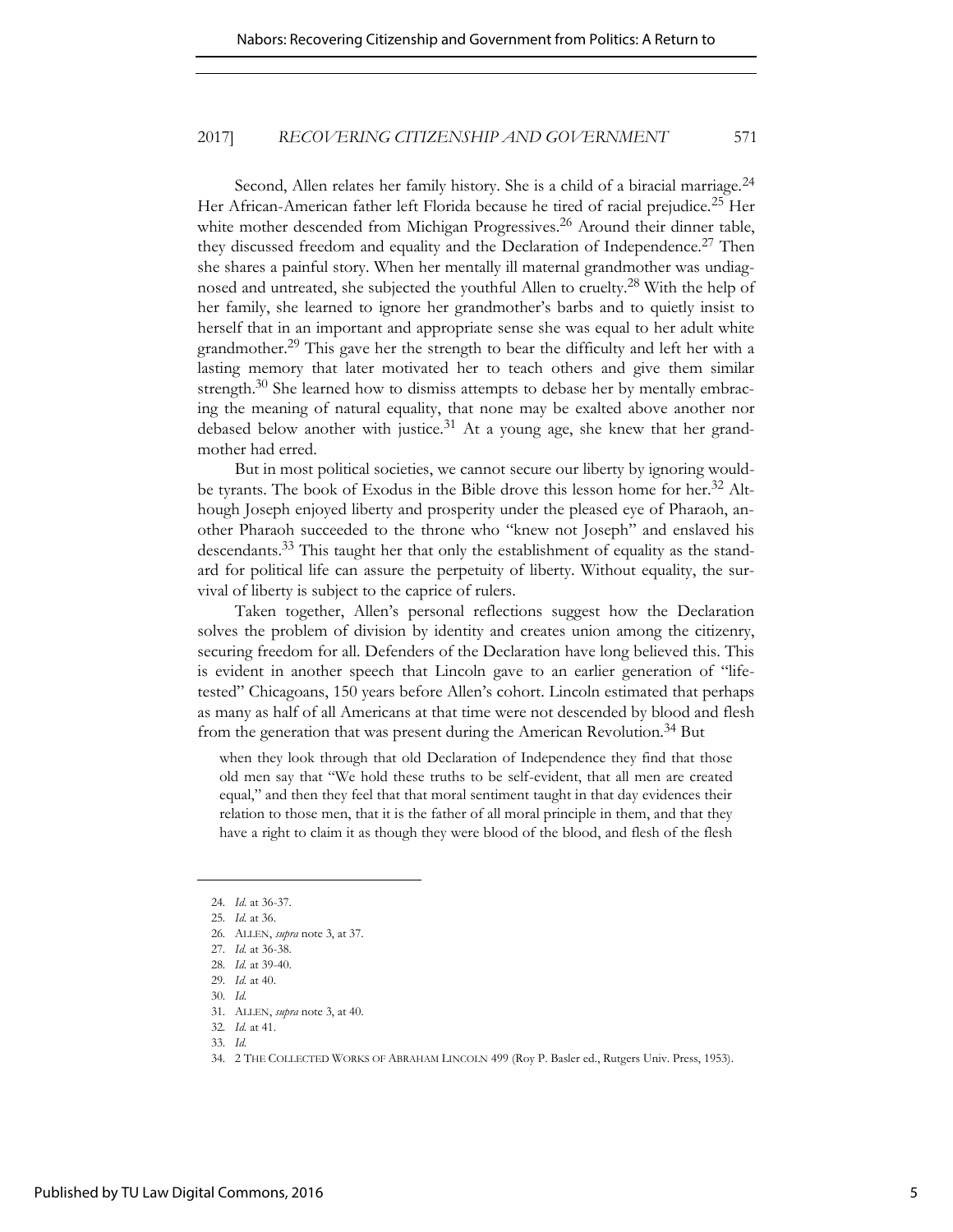of the men who wrote that Declaration, (loud and long continued applause) and so they are.<sup>35</sup>

That is, blood and flesh do not constitute our most important civic bond that, like an electric cord, vivifies the merely legal union of citizenship. Our common humanity is the only condition for eligibility to partake of that bond. Our devotion to those words constitutes that bond, and converts us all into the descendants of the Founding Fathers who wrote those words, much in the same way that belief in and devotion to the truths revealed by religion convert people into inheritors of the promises of their god, who becomes their common father. The votaries become one family, united and transformed by their faith. Likewise, all who believe and devote their way of life to the words in the Declaration can claim the founders as our common fathers, and can claim their work, the Declaration and its recognition of our equality, as a patrimony that belongs to all of us. We can all be their true inheritors. If our legal union is imbued with this character, we are impregnable against tyranny from any quarter because we will be prepared to spring to the defense of each other's liberty when danger comes.

This time, the teacher is not Lincoln but Allen, an African-American woman who insists on claiming her full share of our common patrimony given to us by the Declaration.<sup>36</sup> But how can she reconcile that inheritance and the bleaker inheritance, the nation's historic failings towards segments of our population, especially towards African-Americans? Her formal answer comes later in her book, arguing that the central idea of the Declaration gradually reformed illiberal habits that were inherited by the founding and contradictory to its founding ideal.<sup>37</sup> This is a sufficient answer, substantiated by Aristotle, who points out that habits cultivated by a pre-existing political regime can survive revolution and the establishment of a new regime.38 Her better answer is the whole book, and it is signified by the figure of Joseph, to whom she alluded in her short account of the Israelites in Egypt.<sup>39</sup> Joseph is an appropriate model for Allen's project, which demonstrates and subtly explains how all members of historically oppressed groups can reconcile these contradictory inheritances and contribute to liberating all from the burden of history.

By their own treachery, Joseph's brothers had him dragged into slavery. When they see Joseph the next time and behold his prosperity and power at the court of Pharaoh, they go down on their faces and beg for forgiveness. But Joseph tells them, "Do not be afraid . . . you meant evil against me; but God meant it for good, in order to bring it about as it is this day, to save many people alive."40 The hard path by which many kidnapped Africans found themselves in America became a hard residency, plagued by long affliction originating within the American family of

<sup>35.</sup> *Id.* at 499-500 (quoting THE DECLARATION OF INDEPENDENCE, ¶ 1 (1776)) [hereinafter THE DECLARATION].

<sup>36.</sup> ALLEN, *supra* note 3, at 36.

<sup>37</sup>*. Id.* at 240-45.

<sup>38.</sup> ARISTOTLE, *supra* note 2.

<sup>39</sup>*.* ALLEN, *supra* note 3, at 107.

<sup>40</sup>*. Genesis* 50:19-20 (New King James Version).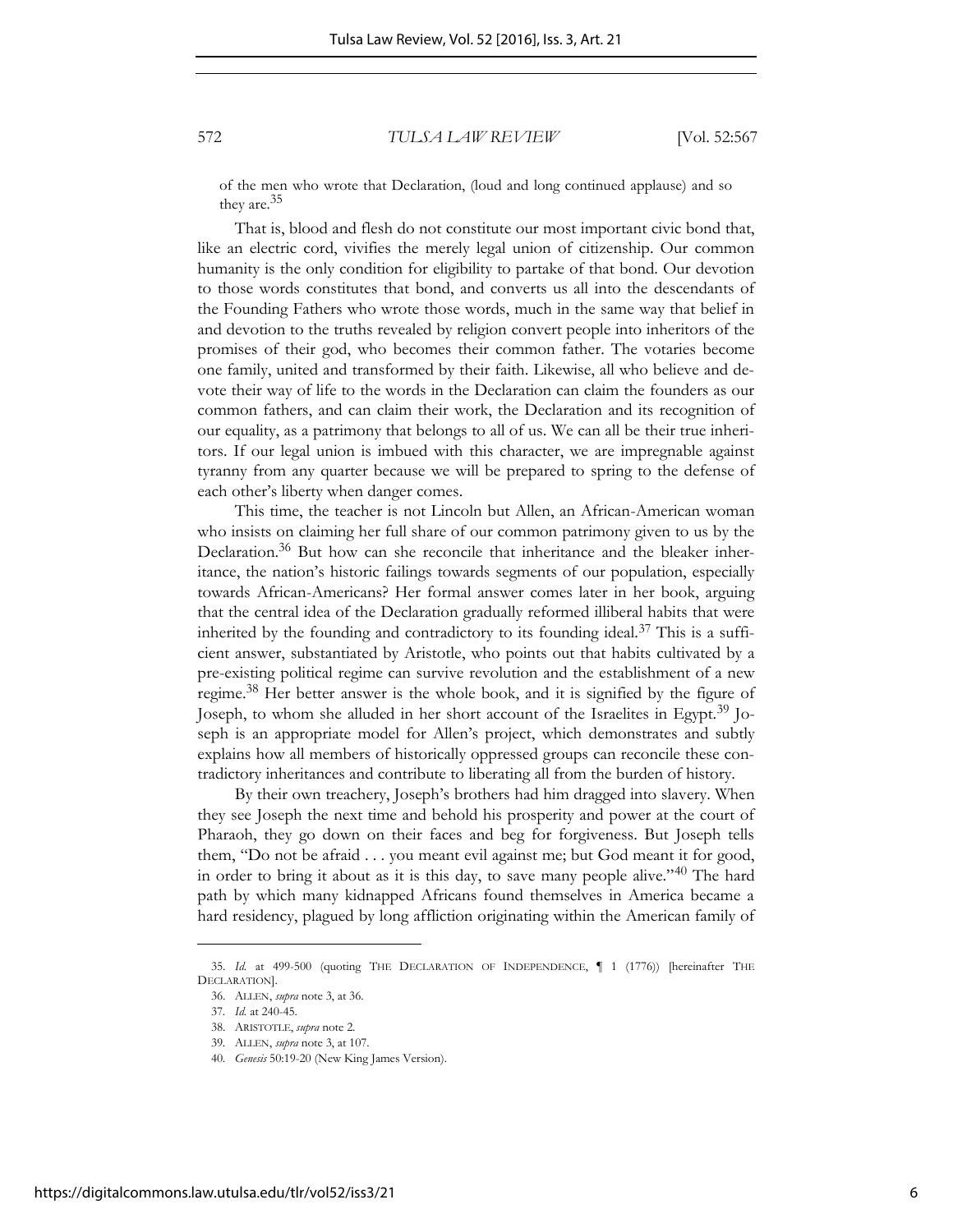citizens. This mass kidnapping and oppression was an incalculable evil. But the intended evil put them in a position from which they eventually could rise and gain the right to claim an incalculable good, this patrimony. In *Our Declaration*, Allen summons her command of logic, etymology, history, and philosophy to teach this patrimony and "save many people alive."<sup>41</sup> Her detour into the personal burnishes the purpose of her project and prepares us to take it seriously.

The first facet of equality that Allen wrings from the Declaration is the condition of being free from domination, which we might say is her working definition of liberty.<sup>42</sup> The Declaration begins by referencing the "course of human events," which revealed a pattern, an intention on the part of the British Crown to dominate the colonies.<sup>43</sup> They were impelled, pushed "to assume among the powers of the earth" a "separate and equal station."<sup>44</sup> But she disclaims equating this pushing with historicist inevitability.45 The threat of domination did not foreordain that the colonists would draw the appropriate lesson, and Allen stops short of explaining why they did draw that lesson and choose their fork in the river of events, rather than another. Probably, there is no explanation. Like philosophical instruction provided by the teacher in Plato's Seventh Letter, domination can teach, but it cannot guarantee the enlightenment of the student, which happens by some inexplicable miracle.46 In their encounter with the threat of domination, the Americans might have accepted the yoke, as some nations have done, and abandoned their founding ideal. The Declaration itself acknowledges this contingency, stating that "a Tyrant . . . is unfit to be the ruler of a free people." <sup>47</sup> That is, a people willing to be slaves is fitted for a tyrant. But as a nation, the Americans had awakened to their natural equality, shook off the tyrannical pretension of the British government, and insisted, "We are your equals!"48 They chose the harder alternative, war, in order to escape domination and change the course of events.<sup>49</sup>

But why did "the Laws of Nature and of Nature's God entitle them" to their new station?50 Allen answers, because the equal right to avoid domination and survive is fundamental.<sup>51</sup> Here, and in many other places, the oldest strains of political philosophy are visible in her exegesis. Rebellion against domination is a justified second stroke in war, not the first stroke, Aquinas reminds us, because tyranny is

<sup>41</sup>*.* ALLEN, *supra* note 3, at 107.

<sup>42.</sup> *Id*. at 122, 129.

<sup>43</sup>*. Id*. at 114 (discussing THE DECLARATION, ¶ 1).

<sup>44</sup>*. Id.* at 114, 119.

<sup>45</sup>*. Id.* at 132, 185.

<sup>46.</sup> Plato writes, "Thus much at least, I can say about all writers, past or future, who say they know the things to which I devote myself . . . . There neither is nor ever will be a treatise of mine on the subject. For it does not admit of exposition like other branches of knowledge; but after much converse about the matter itself and a life lived together, suddenly a light, as it were, is kindled in one soul by a flame that leaps to it from another, and thereafter sustains itself." PLATO, THE PLATONIC EPISTLES 135 (J. Harward trans., Cambridge University Press, 1935).

<sup>47.</sup> ALLEN, *supra* note 3, at 30.

<sup>48</sup>*. Id.* at 119.

<sup>49</sup>*. Id.* at 111.

<sup>50</sup>*. Id*. at 130.

<sup>51</sup>*. Id.* at 134.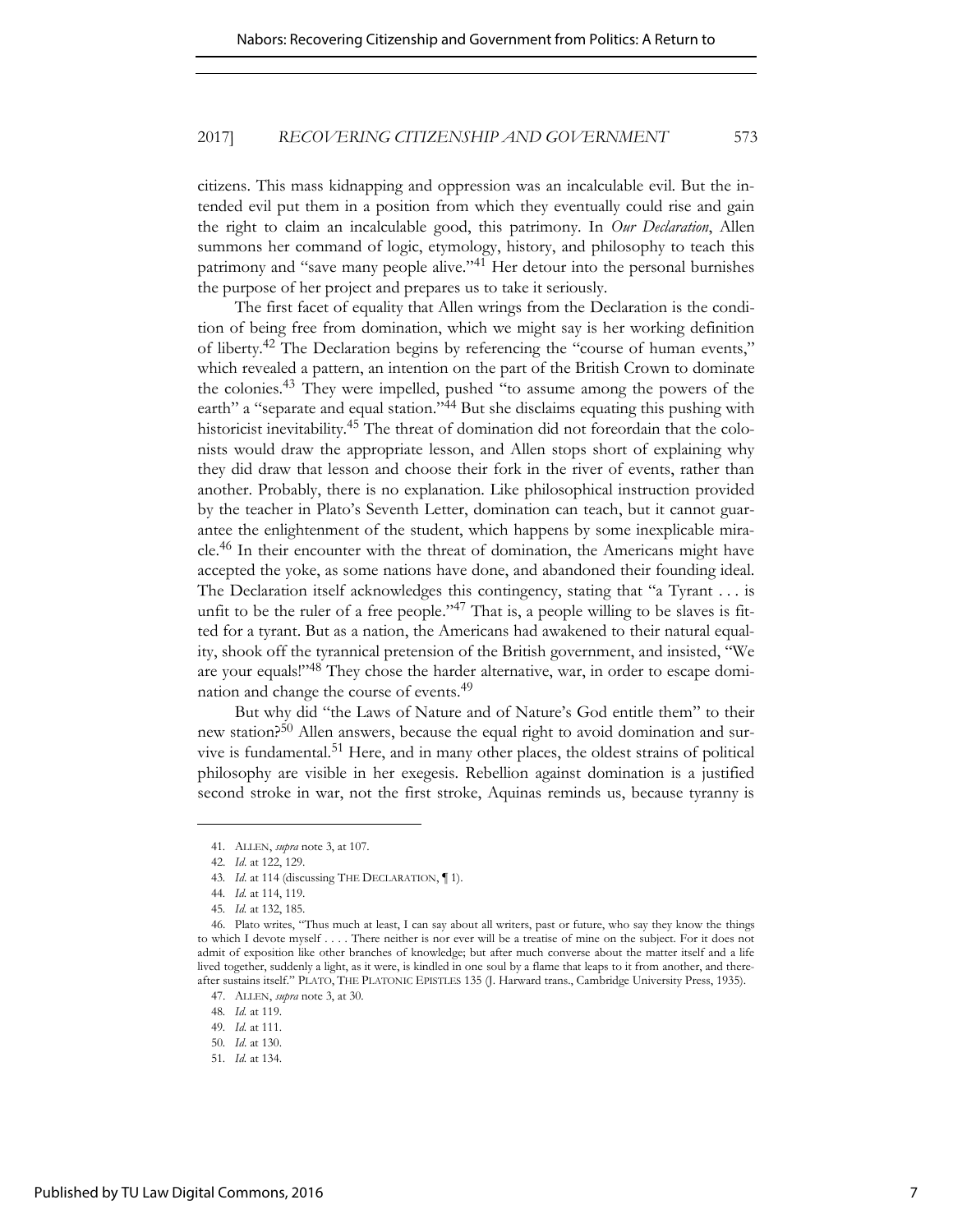war already commenced.<sup>52</sup> The proper purpose of war is peace, says Aristotle, and primarily should be undertaken to prevent becoming enslaved.<sup>53</sup> Threatened domination pushed the Americans out of their former political order and pushed them into a new political order—their union. Allen writes, "political order emerges from the human need to gather together peaceably," but in the old political order domination broke the peace.<sup>54</sup> The colonists needed each other to restore peace. Their liberty and mutual recognition of their equal right to liberty became the basis of their new union.

In this context, Allen addresses the thorny issue of God, noting that nonbelievers in the present day are proliferating.<sup>55</sup> Must we be theists, believing in merely some creator, in order to accept the argument of the Declaration with respect to the natural right? Allen says no, and that we can set the question aside.<sup>56</sup> In this instance, she seems to want to avoid contending with the difficult implications of changing religious opinion in our times. However, it is hard to see why inequality is any less justifiable than equality, if you knock down even the thinnest conception of a divinity. In fact, Allen describes such a conception: Aristotle's "divine force" that "set the universe in motion . . . by giving everything in nature its goals or ends."<sup>57</sup> Of course, it is possible that support for equality can persist without rationally respectable justification. But is blind prejudice in support of equality a reliable pillar?

In one of the most striking stretches of the book, Allen carefully explains the famous second sentence beginning, "We hold these truths . . . that all men are created equal" and reveals something new.58 She collapses the five claims beginning with the word "that," into three categories: truths about human beings, truths about government, and the right of revolution.59 Restated, the famous second sentence is a syllogism with two premises, concluding that "[a]ll people have a right to a properly constituted government."<sup>60</sup> This is a valuable and persuasive analysis.

This leads to the second facet of equality: the equal right of access to the instrument of government.<sup>61</sup> This teaching depends on the phrase that the people have the right to arrange government "in such form, as to them shall seem most likely to effect their Safety and Happiness."62 In Aristotelian fashion, Allen recognizes that human beings are political by nature, because nature has given us the power to reason about self-protection and happiness.<sup>63</sup> The Aristotelian claim is the

<sup>52.</sup> SAINT THOMAS AQUINAS, ON KINGSHIP, TO THE KING OF CYPRUS 27 (Gerald B. Phelan trans., 1982).

<sup>53.</sup> ARISTOTLE, POLITICS bk VII, 1333b371333a30, 1333b35-1334a2.

<sup>54.</sup> ALLEN, *supra* note 3, at 117.

<sup>55</sup>*. Id.* at 134.

<sup>56</sup>*. Id.* at 138, 182. 57*. Id.* at 178-79.

<sup>58</sup>*. Id.* at 151-70 (quoting THE DECLARATION, ¶ 2).

<sup>59</sup>*.* ALLEN, *supra* note 3, at 153.

<sup>60</sup>*. Id.* at 166.

<sup>61</sup>*. Id.* at 176.

<sup>62</sup>*. Id.* at 184 (quoting THE DECLARATION, ¶ 2).

<sup>63</sup>*. Id.* at 173, 184.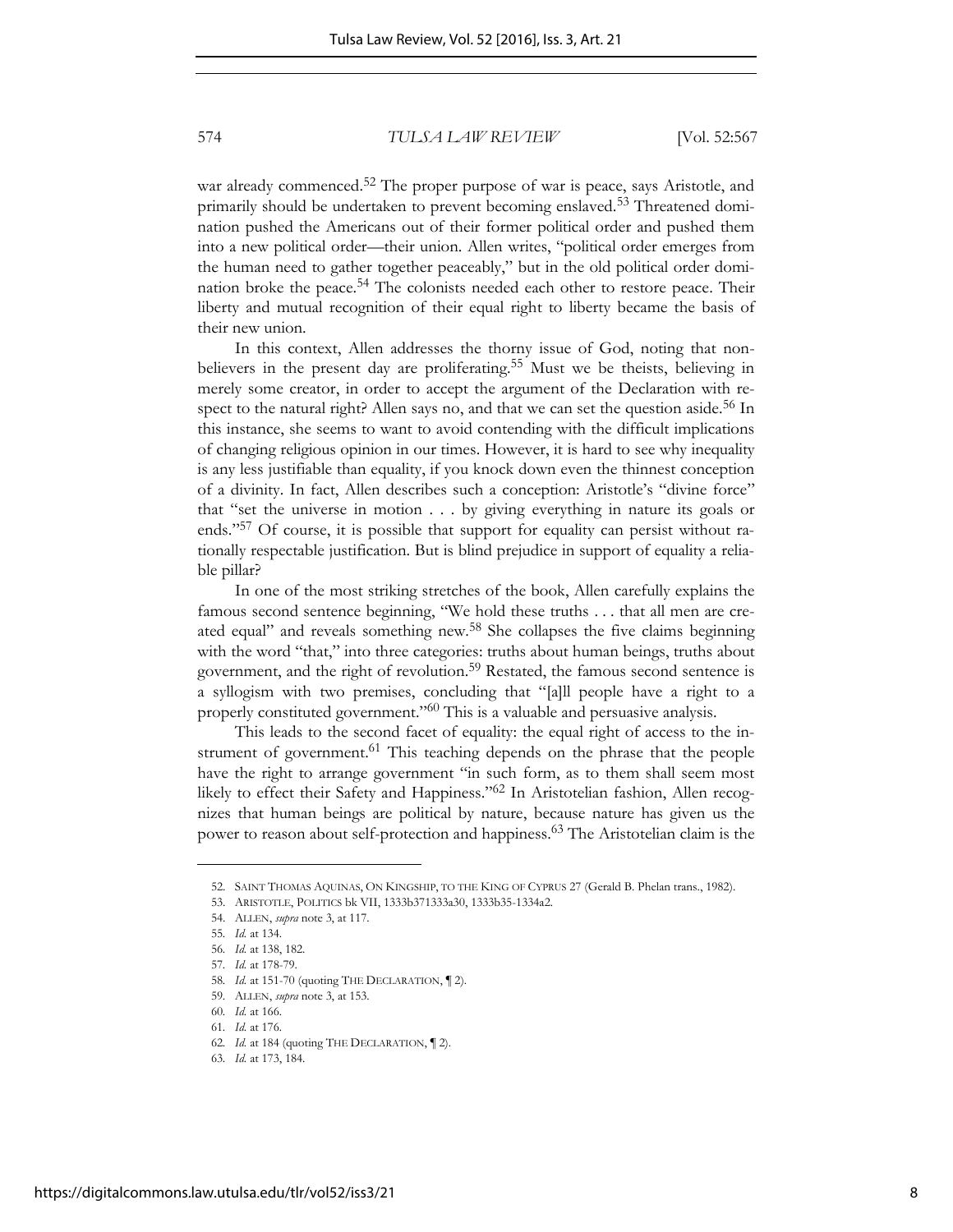implied premise of the Declaration, from which is derived this right of equal access, or, by the terms of our political society, equal civil and political rights. However, she seems to slightly err when she imputes the view to the Declaration that "None can judge better than I whether I am happy."<sup>64</sup> It would be closer to the truth to say that the Declaration recognizes that each of us are in the best position to judge our own happiness. It surely does not teach the view that each one's opinion of his or her pursuit of happiness is unerringly true opinion. Politically, this slight difference in meaning is significant, for it cuts short debate about the good life, sanctifying every chosen activity as equally good. She is more convincing when she identifies a feature of the Declaration that is the most beautiful to her, its optimism that the people are capable of judging well.<sup>65</sup>

Next comes the third facet of equality, the collective capacity of a people to acquire knowledge, specifically recognition of good and evil, or the exercise of "political judgment."<sup>66</sup> The sentence beginning, "Prudence, indeed, will dictate ...," shows that the good judgment of the political community depends upon the ability of people to exercise prudence, distinguishing between sufferable and insufferable evils.<sup>67</sup> That is the standard that a self-governing people must meet. The list of grievances, Allen convincingly argues, is not a formal indictment.<sup>68</sup> It is "a model of political judgment. . . . in action," that shows how a people should distinguish good and bad government.<sup>69</sup> If the people can read and understand this model, then this proves the Declaration's hypothesis, "that all people are created equal."<sup>70</sup> Allen's night class proved the hypothesis no less than the Americans in 1776.

The fourth facet of equality is the expectation of reciprocity or "a certain symmetry or equality between  $\dots$  actions."<sup>71</sup> This is modeled by the sentence, "In every stage of these Oppressions We have Petitioned for Redress . . . . "72 Once again, she reveals something striking, that the respective word counts of the recollected petition and reply are precisely equal—ten words.73 This models reciprocity, the test of justice in civil relations among free and equal people.

The fifth and last facet of equality is "co-creation and co-ownership of our shared world."<sup>74</sup> The British failed the test of reciprocity; therefore, the Americans declared to them, as their equals, that their political bands are abolished.75 Allen again surprises, recasting the entire document as a series of actions constituting another syllogism. The Declaration says that a people may rebel against growing tyr-

<sup>64</sup>*.* ALLEN, *supra* note 3, at 184.

<sup>65</sup>*. Id.* at 183, 186.

<sup>66</sup>*. Id.* at 191, 228, 233.

<sup>67</sup>*. Id.* at 194 (quoting THE DECLARATION, ¶ 2).

<sup>68</sup>*. Id.* at 207-209.

<sup>69</sup>*.* ALLEN, *supra* note 3, at 228.

<sup>70</sup>*. Id*.

<sup>71</sup>*. Id.* at 249.

<sup>72</sup>*. Id.* at 246 (quoting THE DECLARATION, ¶ 3).

<sup>73</sup>*. Id.* at 249.

<sup>74</sup>*.* ALLEN, *supra* note 3, at 258.

<sup>75</sup>*. Id.* at 261.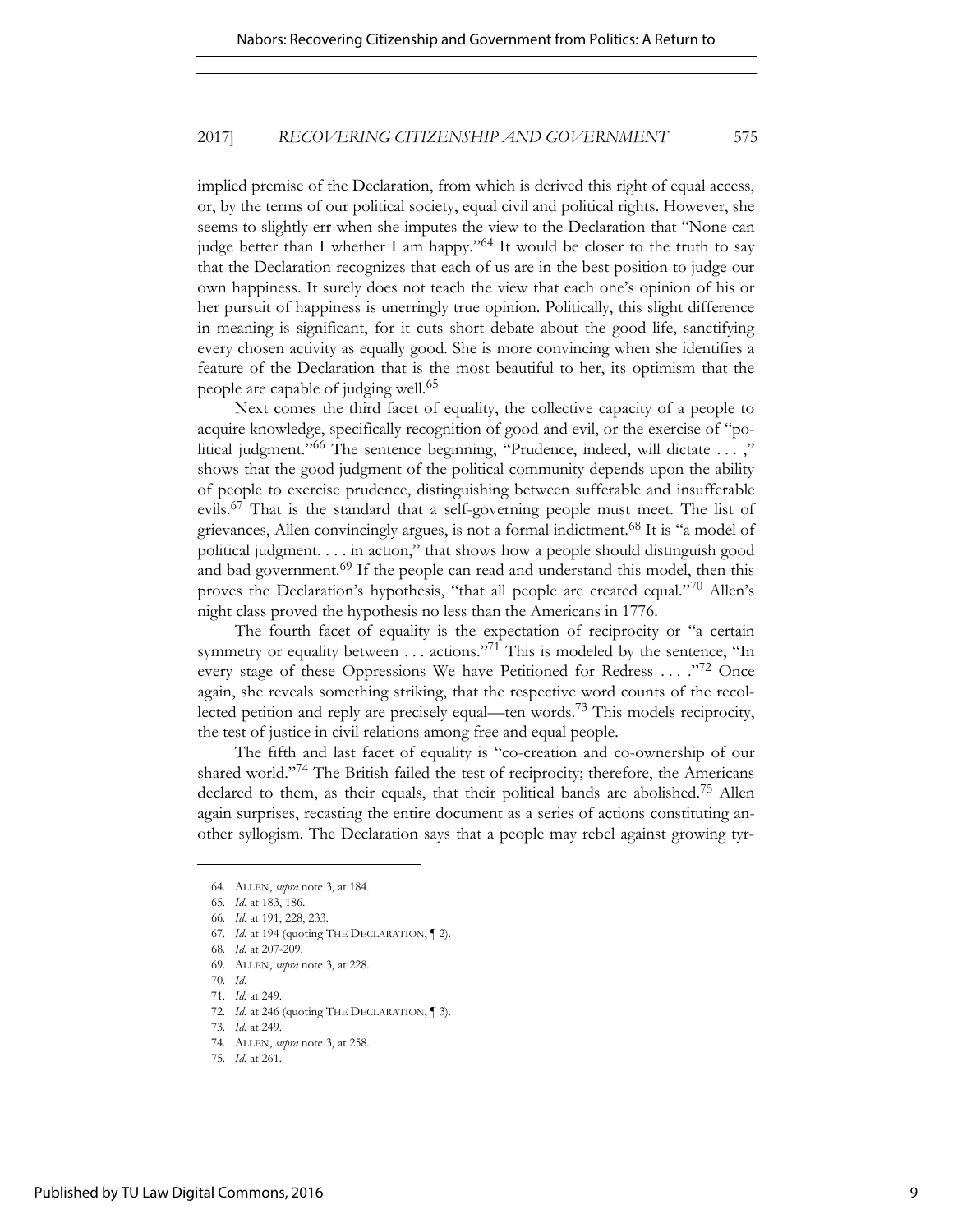anny; that King George was becoming a tyrant; and therefore, it is their right and duty to declare independence.<sup>76</sup> They appeal to "a candid world" to publicly show the justice of their cause and they mutually stake their lives on the truth of what they say.77 Their joint actions demonstrated mutual responsibility for their actions, modeling how a political order based upon equality should conduct itself in the presence of humanity.<sup>78</sup>

In closing, Allen writes, "the achievement of equality is the sole foundation on which we can build lasting and meaningful freedom  $\ldots$ ."<sup>79</sup> Surely, it is easy to accept the position that natural equality is the only firm basis of liberty. Tyrants of all kinds who have robbed freedom from others have always found refuge in the selfserving assertion of natural inequality. But, Allen unconvincingly continues, this "is a fundamentally anti-libertarian argument," made more urgent because liberty has drubbed equality in our public life. $80$  Is it true that liberty has soared while equality (at least in the sense that she means it) has taken a beating? Allen offers little proof to support this observation. More importantly, she isolates and criticizes the defense of greater liberty as a threat to equality, as if liberty and equality are competitors in a zero-sum game. $81$  She maintains that liberty is not possible without equality, which is well-taken, but seems to find that equality is possible, perhaps even preferable, without the broadest liberty.82 It could be argued that liberty and equality are mutually dependent in the Declaration, and that the diminution of one necessarily diminishes the other. Although Allen's argument justifying the urgency of the book is exposed to criticism of this kind, it consumes only a small part of the book.

The only other problem worth notice is her assimilation of the "separate but equal" doctrine and the "separate and equal station" passage of the Declaration.<sup>83</sup> Allen argues the passage from the Declaration provided grounds for segregationists to oppress others.<sup>84</sup> However, these ideas are incommensurable. Self-segregation to vindicate liberty and equality is very different from forced segregation, for the purpose of oppression, justified by the false claim that the segregated were equal. Tyranny always borrows and perverts the language of liberty to hide its designs. This brief passage should have been cut.

Nevertheless, these minor defects hardly detract from the great value of the whole. Allen's ringing final appeal for wider studies of the Declaration is a good ending, given all that she has explained so beautifully about its power, which she witnessed in her personal life.<sup>85</sup> We learn that a citizenry well-versed in the Declaration naturally will grow in affection for equality, liberty, and humanity. Then they

<sup>76</sup>*. Id.* at 260-65.

<sup>77</sup>*. Id.* at 266.

<sup>78</sup>*. Id.* at 269.

<sup>79</sup>*.* ALLEN, *supra* note 3, at 276.

<sup>80</sup>*. Id.* at 21-22, 276.

<sup>81</sup>*. Id*. at 22-23, 275.

<sup>82</sup>*. Id*. at 23.

<sup>83</sup>*. Id.* at 123-25.

<sup>84</sup>*.* ALLEN, *supra* note 3, at 124-125.

<sup>85</sup>*. Id*. at 275-282.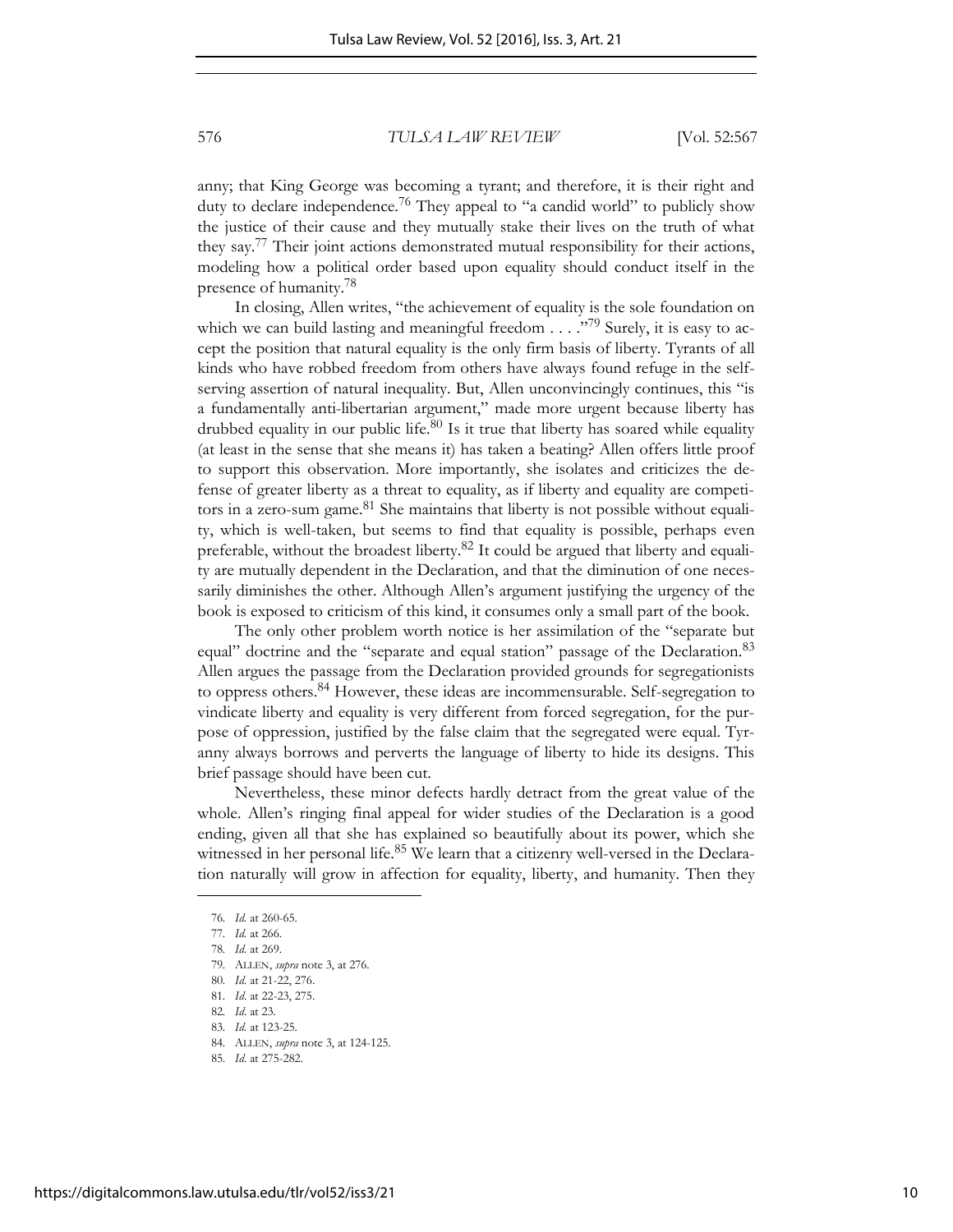can smoothly move to inquiring into the form and structure of our government, which is endued with the responsibility to preserve American equality and liberty, and to respect the equality and liberty belonging to others.

The form and structure of our government in actual operation is taken up by Levinson. *An Argument Open To All* consists of commentary on each of all eightyfive *Federalist* essays.86 Typically, studies of the Federalist use the essays to better understand the political theory of Publius or scour them for evidence establishing the original meaning of the Constitution. The task that Levinson assigns to himself is different. He informs the reader that his "presentist" study attempts to address political questions in our day.87 Levinson identifies vexing problems foreseen and not foreseen by Publius, problems the Constitution failed to foreclose. The book brims with illustrative examples from early to recent history of the republic. His commentary is provocative by design, which is immediately evident.

Federalist 1 addresses the character and capacity of the American people to govern themselves.88 Publius famously predicted that their conduct would decide "the important question, whether societies of men are really capable or not of establishing good government from reflection and choice, or whether they are forever destined to depend for their political constitutions on accident and force."89 Levinson doubts that Americans have proven that they can be trusted to discuss and decide "absolutely basic questions at the heart of governance."<sup>90</sup> He asks, "Do we think that is possible today, or is it a quixotic, even potentially dangerous fantasy?"<sup>91</sup> Regarding the claim that Americans were "one united people" in Federalist 2, Levinson demonstrates its "utter fatuity" as an empirical fact when it was written, and instead interprets Publius to be emphasizing the importance of homogeneity.<sup>92</sup> Due to the nation's moderate success at maintaining stability despite our heterogeneity, he asks whether the "belief about the significance of homogeneity was completely without merit?"93 But he also poses an alternative view, that our heterogeneity has undermined our bonds, that the idea we are one united citizenry is a fiction, and that "our political system is so wholly committed to interest-group politics that it is completely legitimate for a voter . . . to be concerned exclusively with his or her private interests," especially the partial interests of identity groups.<sup>94</sup> Federalist 9 and 10 argue that the extended republic curbs faction.<sup>95</sup> Levinson approvingly points out that religion is cited by Publius as a catalyst of faction, and he suggests adding another to the list of catalysts, patriotism, which "can easily lead to the deni-

<sup>86</sup>*.* LEVINSON, *supra* note 3.

<sup>87.</sup> *Id*. at 3.

<sup>88</sup>*. See* THE FEDERALIST NO. 1 (Alexander Hamilton) (The Gideon ed. 2001) [hereinafter FEDERALIST].

<sup>89</sup>*.* LEVINSON, *supra* note 3, at 9 (quoting FEDERALIST, *supra* note 88, No. 1 (Alexander Hamilton), at 1).

<sup>90</sup>*. Id*. at 12.

<sup>91</sup>*. Id*..

<sup>92</sup>*. Id.* at 12-13 (quoting FEDERALIST, *supra* note 88, No. 2 (John Jay), at 6.

<sup>93</sup>*. Id*. at 17.

<sup>94</sup>*.* LEVINSON, *supra* note 3, at 17.

<sup>95</sup>*.* FEDERALIST, *supra* note 88, Nos. 9 (Alexander Hamilton) & 10 (James Madison), at 37-49.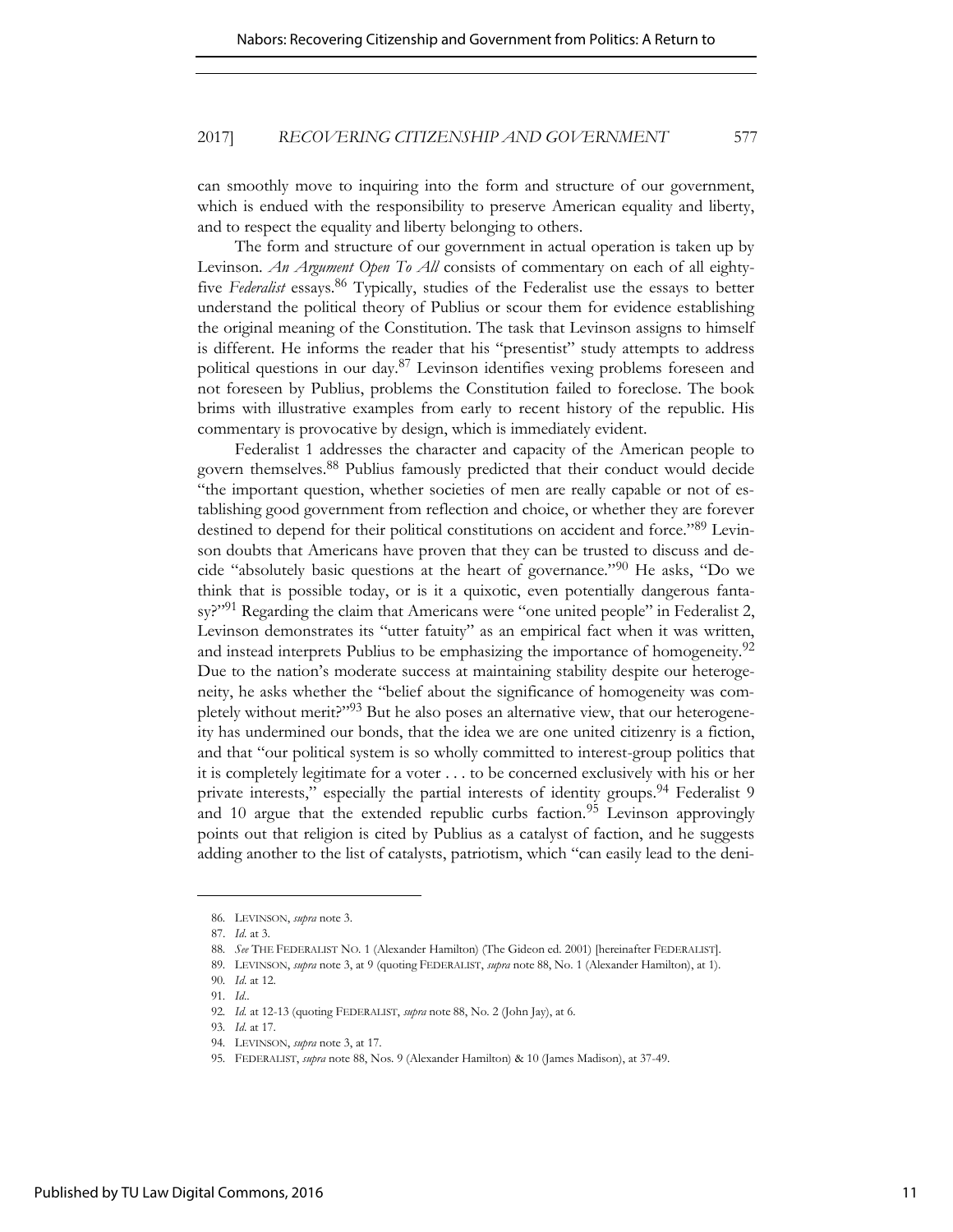gration of those who are not members of that community. . . . "<sup>96</sup> Hence, Levinson is suspicious of moral, religious, and certain kinds of civic education, and he suggests that the extended republic created by the Constitution only "provides some marginal protection."97 He hints that the expansion of secularism and the ebb or redefinition of patriotism will improve our odds against factionalism.

Regarding the interior or institutional structure of the government, Levinson is equally critical. National elections are insufficiently democratic, even after major reforms. The right to vote "remains an extraordinary volatile political issue."<sup>98</sup> Most congressional elections are not competitive.<sup>99</sup> Because our population has increased so much, the proportionately smaller House of Representatives inadequately represents constituents.<sup>100</sup> Regardless of widely diverging populations, all states send exactly two Senators to Washington, and therefore, the Senate is malapportioned.<sup>101</sup> The secondary consequence is that the Electoral College malapportions voting power in presidential elections.<sup>102</sup>

The theory of the separation of powers outlined in Federalist 51 has failed, Levinson argues, because although Publius soberly recognized that partisanship is an eternal fact of political life, he fatally missed foreseeing the rise and strength of organized parties, which reward loyalty and punish disloyalty in public service.<sup>103</sup> Advancement is impossible without party support, which has strengthened the role of partisanship in government.104 Because party discipline aligns public servants against each other, the separation of powers has "yielded endless gridlock and ineffective government."105 The Senate and the presidents have increasingly clashed over foreign policy and nominations.106 Presidents have resorted to using the denomination "agreements" for treaties in substance, in order to skirt the duty to seek ratification by the Senate. $107$  Publius did not foresee this, although he recognized "unsettling implications" if a president were to settle foreign policy without Senate participation.108 He did foresee the possibility that the Senate and president might reach impasse over a nomination.<sup>109</sup> But he predicted that the rules would favor the president because the Senate would have to fear that after the rejection of one nominee, the president would nominate another candidate even more distasteful.<sup>110</sup> Levinson acknowledges that despite increasingly contentious nomination battles,

<sup>96</sup>*.* LEVINSON, *supra* note 3, at 43-44.

<sup>97</sup>*. Id*. at 44.

<sup>98</sup>*. Id.* at 198.

<sup>99</sup>*. Id.* at 202.

<sup>100</sup>*. See id*. at 206-220.

<sup>101</sup>*.* LEVINSON, *supra* note 3, at 236-37.

<sup>102</sup>*. Id.* at 260-61.

<sup>103</sup>*. See id*. at 191-196 (discussing FEDERALIST, *supra* note 88, No. 51. (James Madison), at 267-72).

<sup>104</sup>*. Id*. at 196.

<sup>105</sup>*. Id.* at 195.

<sup>106</sup>*.* LEVINSON, *supra* note 3, at 241-245.

<sup>107</sup>*. Id.* at 242-43.

<sup>108</sup>*. Id.* at 286-87.

<sup>109</sup>*. Id*. at 288-92 (discussing FEDERALIST, *supra* note 88, No. 76 (Alexander Hamilton), at 391-95).

<sup>110</sup>*. Id.* at 291 (discussing FEDERALIST, *supra* note 88, No. 51 (James Madison) at 391-95).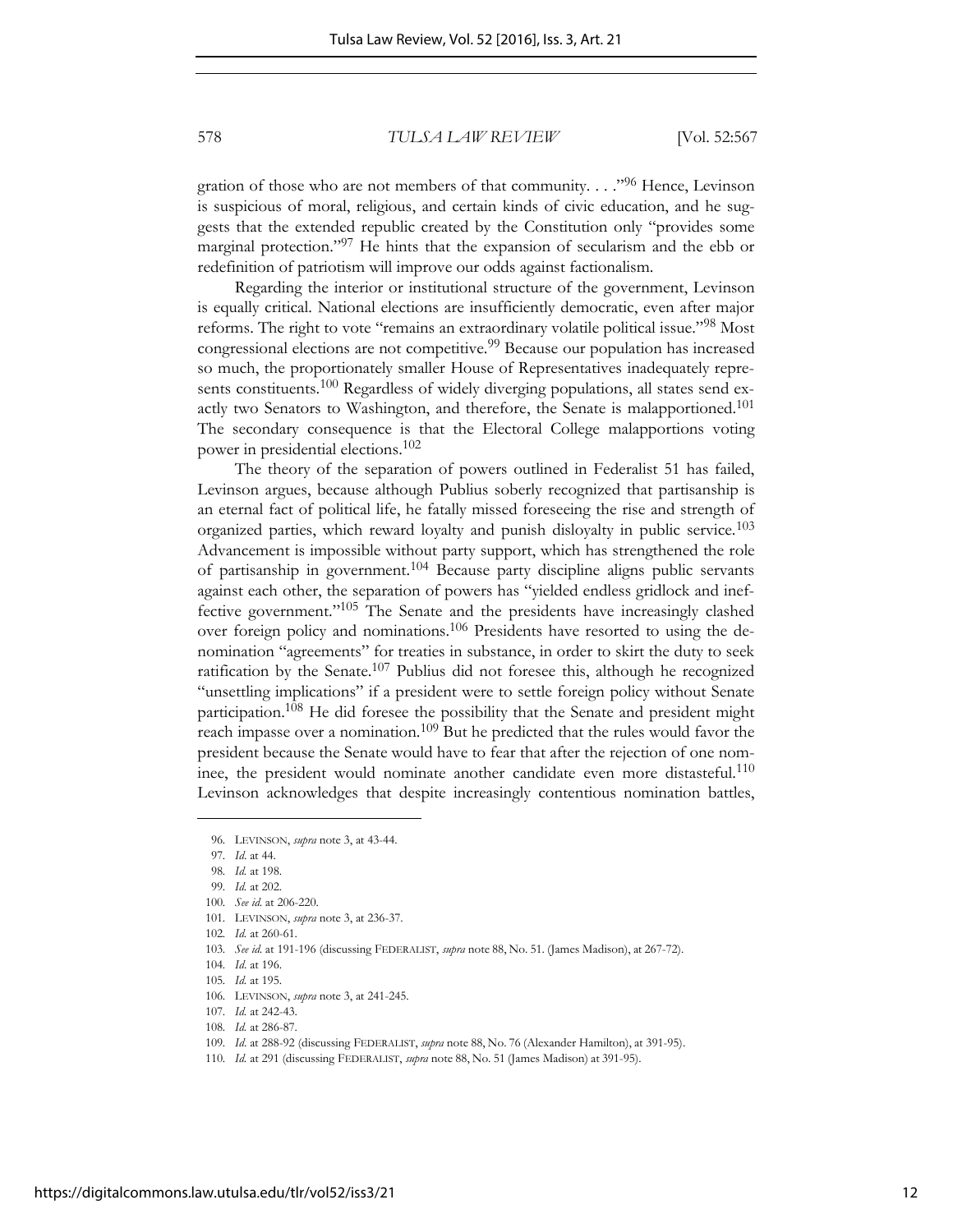experience has vindicated the sagacity of Publius on this point, and presidents have held serve.<sup>111</sup> However, Levinson prophetically wonders whether increased polarization might eventually encourage the Senate to withhold its concurrence indefinitely, an idea recently advanced by Republican Senators with respect to the current vacancy on the Supreme Court.<sup>112</sup>

Under the pressure of partisanship, the presidency arguably has become monarchical, which worries Levinson.113 Presidents have exceeded their authority and arrogated legislative powers.114 To avoid nomination battles with the Senate, presidents increasingly have used recess appointments, and to accommodate themselves, have stretched the definition of "recess."<sup>115</sup> A president could not declare war as monarchs could, Publius says, but Levinson reminds us that repeatedly presidents have exercised war powers since World War II, never with a congressional declaration of war and sometimes without even the concurrence of the Congress.<sup>116</sup>

By measuring the handiwork and arguments of Publius against present day problems, Levinson wants to spur our own "reflection and choice," so that we can be our own Publius, and advance our own bold solutions.117 In this vein, he finds "the most truly inspiring passage" in all of the essays in Federalist 14, where Publius rejects, "'the unnatural voice' that 'petulantly tells you that the form of government recommended for your adoption is a novelty in the political world . . . that it rashly attempts what it is impossible to accomplish.'"118 Levinson also believes we also should not fear innovation.<sup>119</sup> We should inquire into "what improvements are necessary in our own time."120 He asks, does not Publius say that the chains of the Constitution "are made to be broken when circumstances demand it?"<sup>121</sup> In short, he uses Publius against Publius.

However, Levinson respects the constitutionally prescribed means by which we modify government. Although he objects to parts of our present Constitution, he is a constitutionalist; nowhere does he endorse end-runs around the Constitution, and he shares the concern of Publius in Federalist 50 that "parchment barriers" will not prevent partisan encroachments against, and usurpations of properly assigned powers, as contemporary examples demonstrate.<sup>122</sup> For this reason, lifetime tenure of federal judges worries Levinson, even more than Publius. A possibility that Publius foresaw in Federalist 78 has come to pass, that judges might smug-

<sup>111</sup>*.* LEVINSON, *supra* note 3, at 291.

<sup>112</sup>*. Id.* at 250-51.

<sup>113</sup>*. Id.* at 255.

<sup>114</sup>*. Id*. at 260.

<sup>115</sup>*. Id*. at 257-60.

<sup>116</sup>*.* LEVINSON, *supra* note 3, at 268-69 (discussing FEDERALIST, *supra* note 88, No. 69 (Alexander Hamilton), at 355-62).

<sup>117</sup>*. Id*. at 53 (quoting FEDERALIST, *supra* note 88, No. 1 (Alexander Hamilton), at 1).

<sup>118</sup>*. Id.* at 52 (quoting FEDERALIST, *supra* note 88, No. 14 (James Madison), at 66.

<sup>119</sup>*. Id.* at 53-54.

<sup>120</sup>*. Id.* at 54.

<sup>121</sup>*.* LEVINSON, *supra* note 3, at 93.

<sup>122</sup>*. Id.* at 186-87.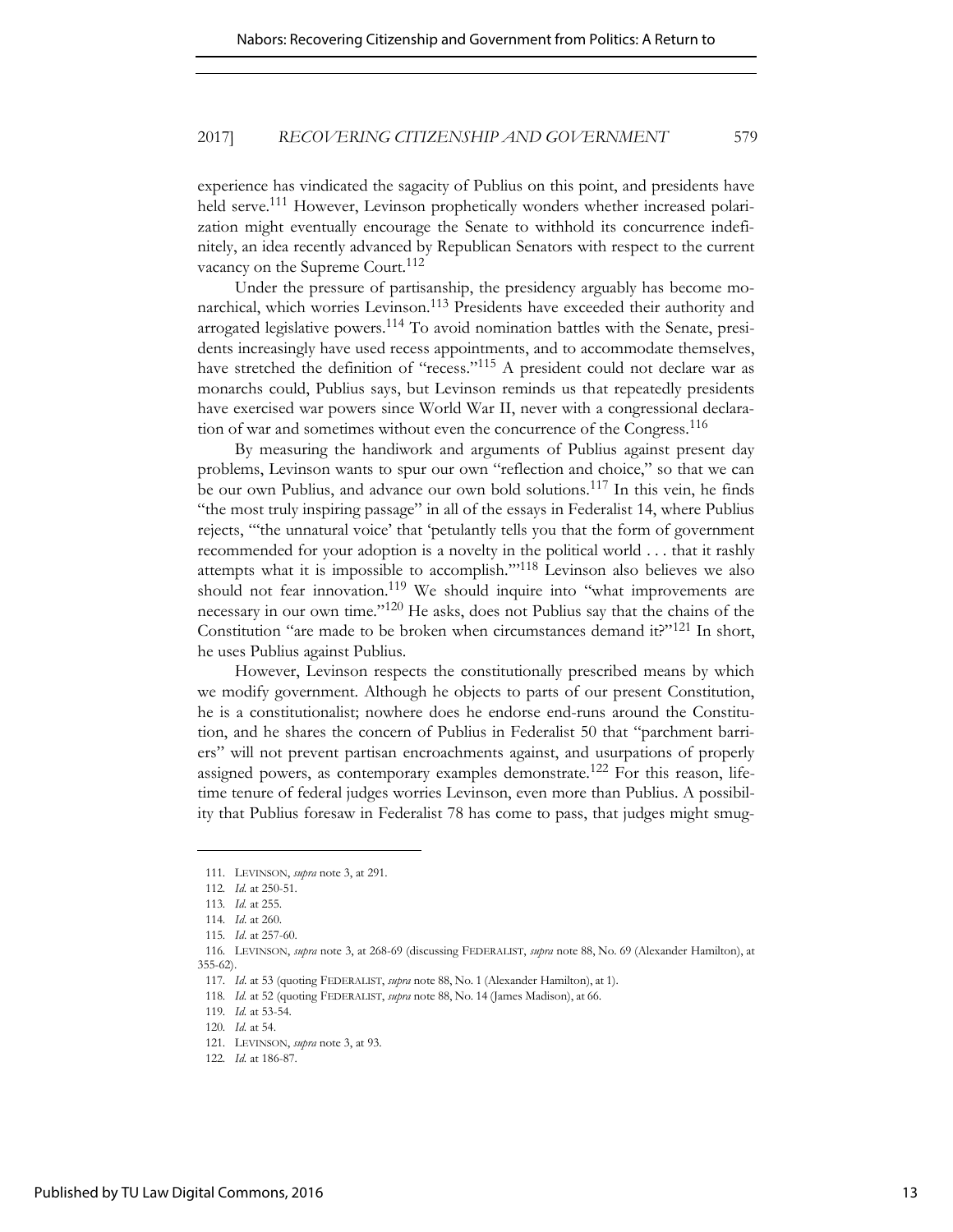gle their own legislative preferences into their decisions and "might be 'disposed to exercise WILL instead of JUDGMENT.">123

Levinson's open endorsement of breaking the chains of the Constitution when circumstances demand it, raises the important question, whether he wants to change the form of the political regime that the Constitution was meant to establish, or whether he wishes to improve it. Whatever the Constitution's flaws, Publius clearly expects that the government formed under the Constitution will be republican in form, which Levinson acknowledges in his commentary on Federalist 39.<sup>124</sup> There, Levinson calls out the word "indirectly" in the definition Publius gives for republican government: "'a government which derives all its powers directly or indirectly from the great body of the people  $\ldots$ ."<sup>125</sup> In contrast to Publius, Levinson would prefer that "all primary political leaders are popularly elected," which is clear when he reviews the democratic deficits of Congress and the Electoral College.<sup>126</sup> He does not agree with the argument that the indirect election of presidents and senators promotes wisely administered government, while simultaneously insuring that the public servants are accountable to the people. For him, the distance between the people and the public servants should not be remote. Publius and Levinson both support the genus of republicanism but Levinson, unlike Publius, favors the species of democratic republicanism, or democracy. However, at this time in American political history, the difference between the straight republicanism of Publius and the democratic republicanism of Levinson is immaterial, because creeping monarchism in our system threatens all species of republicanism.

First, the emergence of the powerful presidency, as Levinson depicts it, is part of an historical trend that is ongoing. A reformed Congress that is structured and elected in perfect harmony with Levinson's democratic ideas changes little for the better if the legislative branch continues to lose power to the executive branch. The monarchic presidency developed first, because the Constitution failed to include sufficient barriers that might have contained the early presidents. Due to this error, the presidents acquired new power for the office through neither constitutional nor unconstitutional means, but rather, through extra-constitutional means. They seized greater authority because they could. The earliest presidents upheld the original theory of the presidency and vetoed only bills that they deemed unconstitutional. Then, they vetoed bills that were disagreeable to their policy preferences. Woodrow Wilson then formalized the practice of Theodore Roosevelt, who appealed directly to the people, to force a legislative agenda on Congress.<sup>127</sup>

Now the monarchic form of the presidency that Levinson describes treads on unconstitutional territory. Levinson documents a recent controversy that points to the next major transition in the presidency from initiator of legislation to legislator.

<sup>123</sup>*. Id.* at 303.

<sup>124</sup>*. Id.* at 142.

<sup>125</sup>*. Id.*

<sup>126</sup>*.* LEVINSON, *supra* note 3, at 142.

<sup>127</sup>*. See* JEFFREY TULIS, THE RHETORICAL PRESIDENCY (1987).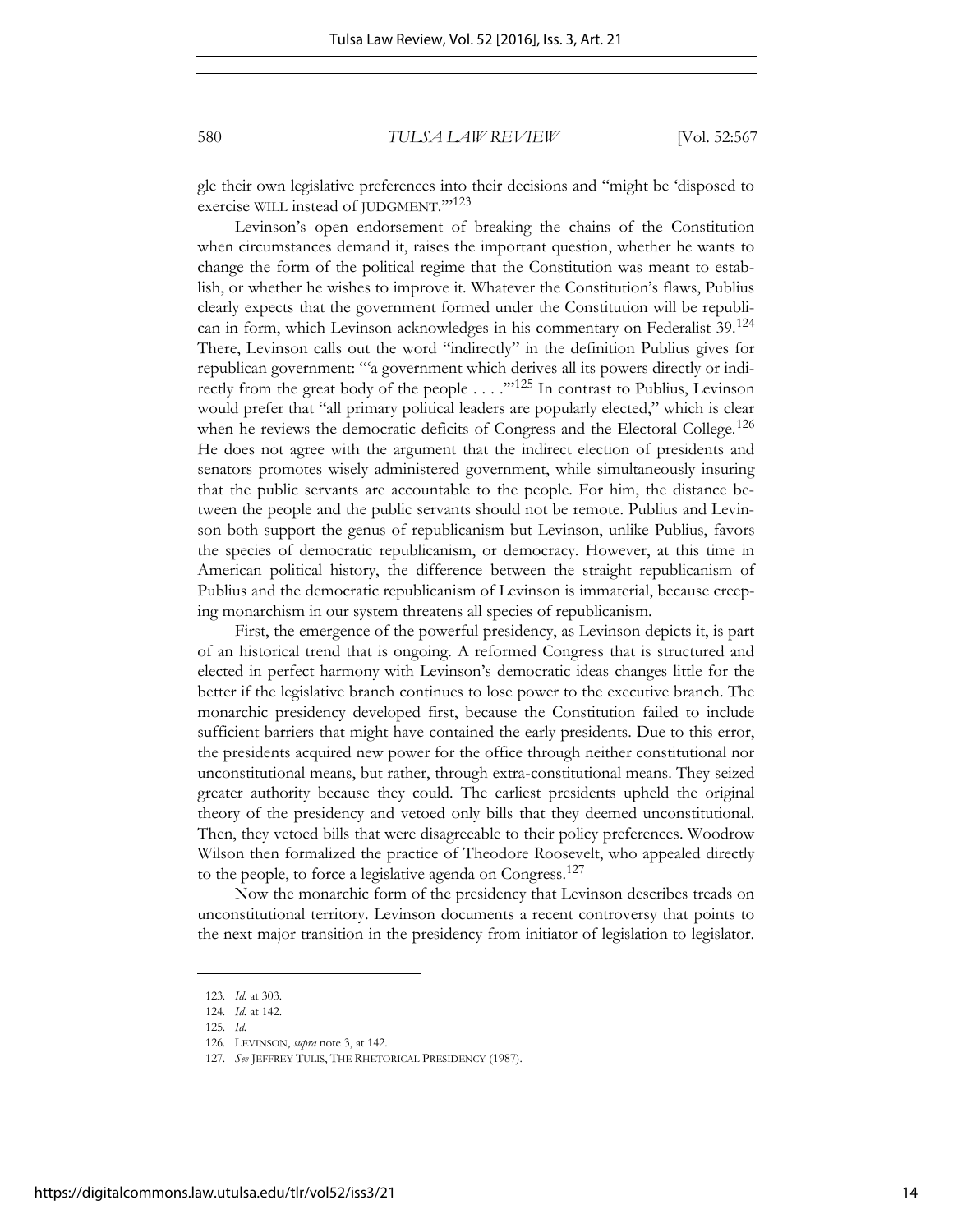Pressed to do something about unauthorized foreign residents, President Obama "rebuffed earlier calls by political liberals to act, by reminding them that he was not a 'king.'"128 After his re-election, Obama famously began warning Congress that he had "a pen and a phone." He acted. If the assertion of executive power in this fashion becomes accepted, the strategic balance between the Congress and the presidency further shifts. In that event, the role of Congress would begin to transition from authoring law to influencing law, or in other words, towards the role of the later Roman Senate, which finally became a rubber-stamp to the Caesars.

The seizure and exercise of greater authority by the executive is not the exclusive deed of the executive, but is encouraged by the bloc that favors a particular policy. Levinson notes that President Obama first resisted political liberals who were pressuring him to act.<sup>129</sup> Similarly, Levinson remarks that the American colonists "were in fact highly critical of King George for *not* exercising what they insisted was his continuing power to veto laws passed by Parliament."130 The point that Levinson wants to make in this context is that republicans in America found themselves oddly defending the dead "Stuart theory of the British monarchy," a memory preserved by the reference to the nonexistent king's veto in Federalist 69. The larger, unstated point substantiated by the two episodes is that policy partisanship can influence the developmental direction of the political regime in ways that the policy partisans might not initially recognize in the heat of political struggle, and that they might later rue after their policy battle is won. Power abhors a vacuum, and if policy partisans can win by gaining the aid of a sympathetic princely power within the system, they will seek it. The American presidency has certainly demonstrated susceptibility to accumulate power in this way.

Second, the advancement of the politically popular idea of good government that Levinson advocates contributes to strengthening the new monarchism that chafes against his democratic principles. Levinson openly shares his political views. He favors a strong national government that takes up good works for the general welfare, and weights passages that support his object.<sup>131</sup> In Federalist 45 Publius argues for the subordination of state sovereignty to the union for "the public good, the real welfare of the great body of the people."132 Levinson uses this part of the text to oppose "absurdly sacrificing the ends set out in the Preamble for a fetishistic piety toward what later generations would call 'states' rights.'" <sup>133</sup> Addressing the concern that the citizenry might not obey the national government in Federalist 27, Publius dismisses this possibility, reassuring his reader that "the general government will be better administered than the particular governments."<sup>134</sup> In other words, Levinson says, "The more one becomes accustomed to the new government. . . the

<sup>128.</sup> LEVINSON, *supra* note 3, at 256.

<sup>129</sup>*. Id.*

<sup>130</sup>*. Id.* at 267.

<sup>131</sup>*. Id.* at 170.

<sup>132</sup>*. Id.* at 169.

<sup>133</sup>*.* LEVINSON, *supra* note 3, at 170.

<sup>134</sup>*. Id.* at 98.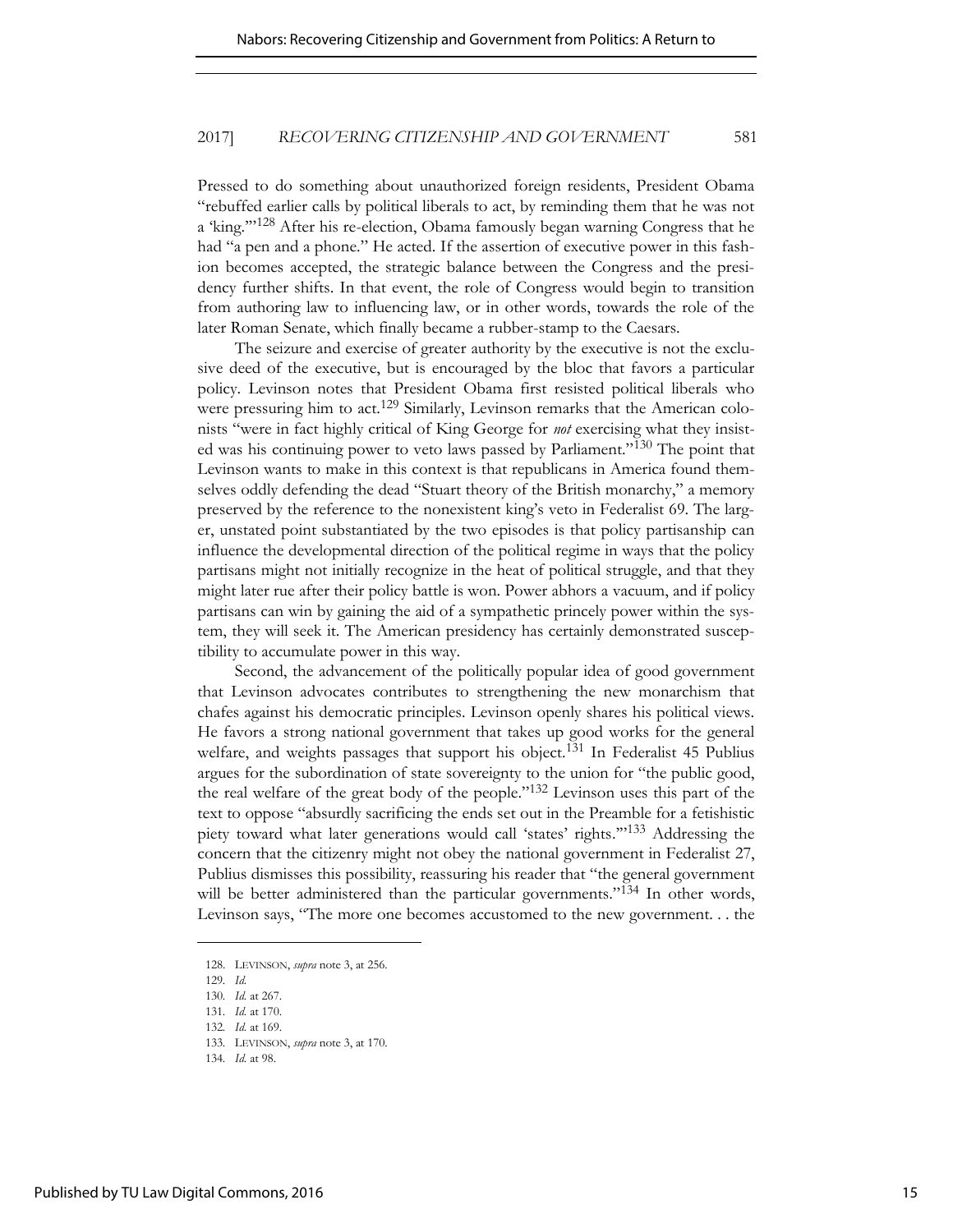more it will take on the status of a friend whose ministrations are to be embraced rather than feared."<sup>135</sup> In support of securing adequate revenues in Federalist 30, Publius writes, "A complete power [is] indispensable."<sup>136</sup> Without revenues, Levinson comments, "polities inevitably decline."<sup>137</sup>

But the goal of the partisan opponents of Levinson is to "'drown' the national government by starving it of tax revenues."138 According to him, these partisans see "the [national administrative] state as an affront to, rather than a guarantor of 'civilization."<sup>139</sup> They oppose the creation of "a better-functioning national bureaucracy" and sufficient taxes that would pay "administrators truly adequate salaries."<sup>140</sup> Bedeviled by "anti-governmental radicalism," he wonders, "Can any political system survive – at least without indeed calling on force of arms to quell popular discontent. . .?" Against these partisans, Levinson argues, Publius "was not a libertarian who saw the government's role as limited to providing for the common defense. He consistently adopts a robust notion of government."<sup>141</sup>

We can trace Levinson's idea of good government back to Woodrow Wilson. For Wilson, good government should incorporate a robust national administration managed by educated experts, and he looked to Europe for his model.<sup>142</sup> Although he admits that the European monarchies developed the administrative state, he reassures his hearers that if we engraft this feature into American Government, the change will not bend the American regime towards monarchy.143 We would borrow the European idea and democratize it. Given Levinson's concern that the executive branch has developed towards monarchy, it might be fair to ask whether the development of the administrative state instead has monarchized us, a development that Levinson dislikes.

Levinson recognizes that defenders of states' rights and limited government stand in the way of completing the construction of a powerful, centralized administrative state that he wishes to see built. He does not inquire whether the achievement of this goal will alter the republican character of the American political regime. But near the end of his life, Madison explained the importance of federalism to the maintenance of republicanism. The purpose of dividing the powers of government in twain was to insure the perpetuity of self-government "over the parts and over the whole, notwithstanding the great extent of the whole."<sup>144</sup> The value of federalism is that it maintains republican self-government over a large territory, not to preserve provincialism or state pride at the expense of a broadly national cosmo-

<sup>135</sup>*. Id.* at 99.

<sup>136</sup>*. Id.* at 112.

<sup>137</sup>*. Id.* at 113.

<sup>138</sup>*.* LEVINSON, *supra* note 3, at 113*.*

<sup>139</sup>*. Id.* at 116.

<sup>140</sup>*. Id.* at 101.

<sup>141</sup>*. Id.* at 116.

<sup>142.</sup> Woodrow Wilson, *The Study of Administration*, 2 POL. SCI. Q. 197, 204-205 (1887).

<sup>143</sup>*. Id.* at 219-20.

<sup>144. 9</sup> THE WRITINGS OF JAMES MADISON 430n (Gaillard Hunt ed., 1902) [hereinafter MADISON WRITINGS].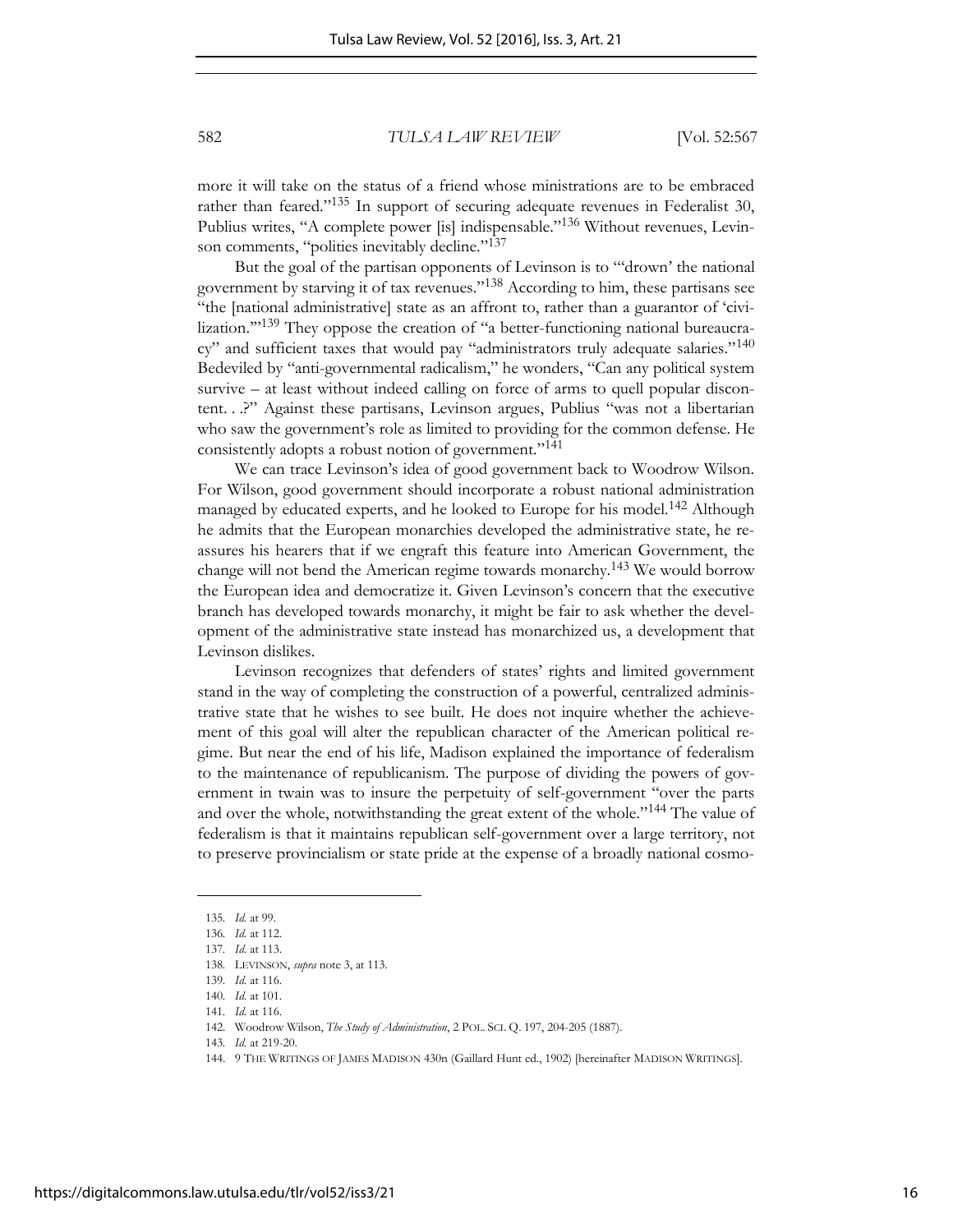politanism, as Levinson suggests.145 Therefore, the loss of self-government in the parts for the sake of centralized state-building is a serious change to the political regime.

Federalism is simply a device for structuring republican government that solves the problem of size; and, that is its sole but essential value. A cardinal principle of republicanism is that the people or their representatives upon whom the law operates must be the makers of the law. In a large nation of 320 million dispersed people, the requisite of this principle is met, if the whole people or the representatives of the whole decide the question whether to go to war, because war affects the whole nation. If the question is whether to build an eleven-mile road in one corner of that nation, affecting only 700,000 people of that state, the principle is violated if the whole people decide the question, because the people of the state upon whom the law operates constitute a tiny fraction of the makers of the law. It does not matter if the purest democratic means are employed by the whole people to decide the question. The net effect is that an outside power makes the law for the people who must obey the law, and when an outside power governs, it is not self-government, but imperial government.

No republic had ever been so large as the United States in 1776, and so their problem of preserving self-government and preventing imperial government of the whole over the parts was new and unique. To implement their solution of dividing government, Madison continued, they had to decide where to draw "the untried demarcation of the line which divides the general and the particular Governments," and this was a "most arduous and delicate task."<sup>146</sup> In form, the method by which they effected the division was "an enumeration and definition of the powers," most visible in Article I, section 8. He added, "the success of this new scheme . . . . depends on the faithful observance of this partition of powers," and "the friends of liberty and of man, cannot be too often earnestly exhorted to be watchful in marking and controlling encroachments by either of the Governments on the domain of the other."

In an earlier day, the watchful friends of liberty fought Calhoun and his acolytes who upset the delicate balance and assigned greater weight to the states. The political purpose of these apostates of constitutional fidelity was to protect their ruling state oligarchies from the reforming arm of the national government. But Levinson sees a nominal, and not a major difference in substance between the theories of Calhoun and Madison, despite the fact that Madison reviewed the theories of the former, and denied their author could be "within the pale of the republican faith."147 Unfortunately, many defenders of state self-government today also conflate Madison and Calhoun, Founding theory and Confederate theory, as Levinson notes.<sup>148</sup> This conflation of the sacred and profane has unjustly discredited the orig-

<sup>145.</sup> LEVINSON, *supra* note 3, at 175.

<sup>146.</sup> MADISON WRITINGS, *supra* note 144, at 430n.

<sup>147</sup>*.* LEVINSON*, supra* note 3, at 144; MADISON WRITINGS, *supra* note 144, at 526.

<sup>148.</sup> LEVINSON, *supra* note 3, at 144-45.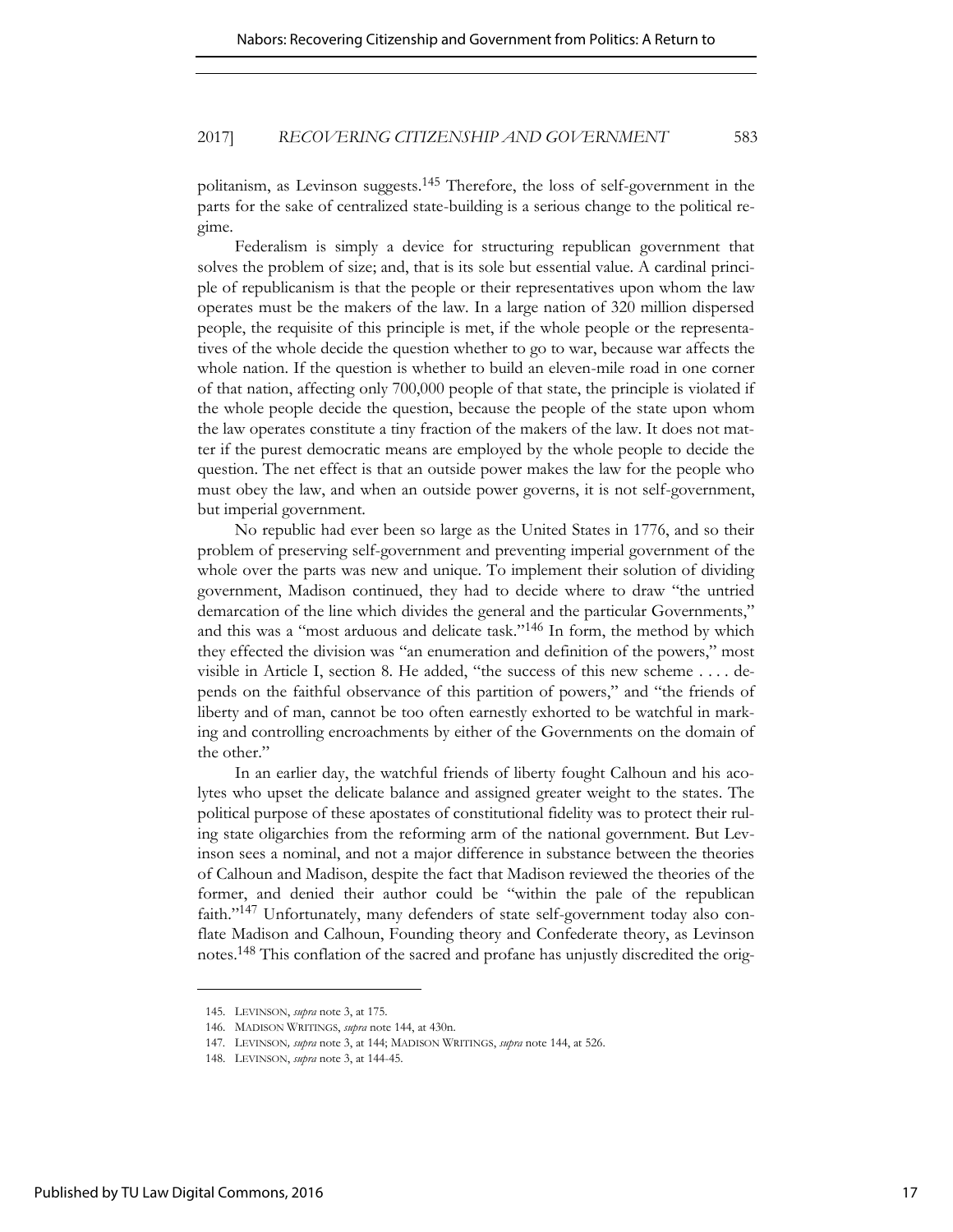inal theory, which deserves a fair hearing, because in our day, the balance is upset in the other direction. The purpose of those, like Levinson, who endorse tipping the balance against the states, is founded on well-intended aims to gratify "the remarkable sweep of services we now demand from a national government."<sup>149</sup> The demand for greater services and the organization of government to supply them meets the conditions of a theory of de Tocqueville, that the repeated satisfactions of popular demand for succor incrementally strengthens central powers, with the result that soft despotism could grow out of democracy itself.<sup>150</sup> Equality might be retained, but the people would be equally subjected to despotism, stripped of liberty.

In Federalist 46, Publius addresses the concern that the federal government might extend an unwarrantable jurisdiction over the states, and that the national government might dominate the whole system. In reply to this concern, Levinson asks, "So what?"151 Imperial government and the loss of liberty, that's what. If the national government assumes all powers formerly divided between state and national government and, combined with this change, national power is concentrated in the executive, supported by a vast bureaucracy unaccountable to the people, the result is a potent monarchic concoction. But Levinson is too interested in the good works that a national bureaucracy could achieve to see that the success of his political aims will produce more of what he dislikes; the effects of completing the demolition of state self-government cannot be reconciled with his democratic convictions.

Pushed forward by political movement of this kind, the American political regime has traveled back to its pre-revolutionary origins. In *Our Declaration* Allen writes that Jefferson's *Summary View of the Rights of British America* was a "preview" of the Declaration, arguing that the British Parliament "had no authority over the colonies."152 The fundamental problem denounced by the *Summary View* was imperial rule, which is to say, rule over and not self-rule.<sup>153</sup> The laws that the Americans were forced to observe were not the laws of their own making, as republicanism demands. What was their recourse? The same recourse available to my fellow citizens in Alaska today, when they are told by the federal government, and do not decide, whether they may build an eleven-mile road to save Alaskan lives, and when they are told by the federal government, and do not decide, where the line should be drawn between environmental stewardship and the development of their struggling local economy. Their recourse is to travel 4,000 miles to supplicate an administration that haughtily waves the Supremacy Clause at them, just as Benjamin Franklin traveled 4,000 miles to supplicate the haughty imperial administration in

<sup>149</sup>*. Id.* at 49.

<sup>150.</sup> ALEXIS DE TOCQUEVILLE, DEMOCRACY IN AMERICA 640-45 (Harvey C. Mansfield & Delba Winthrop trans., 2000)

<sup>151.</sup> LEVINSON, *supra* note 3, at 174.

<sup>152.</sup> ALLEN, *supra* note 3, at 50.

<sup>153</sup>*. See* 2 THE WORKS OF THOMAS JEFFERSON 54 (Paul Leicester Ford ed., G.P. Putnam's Sons, 1905) [hereinafter WORKS OF JEFFERSON].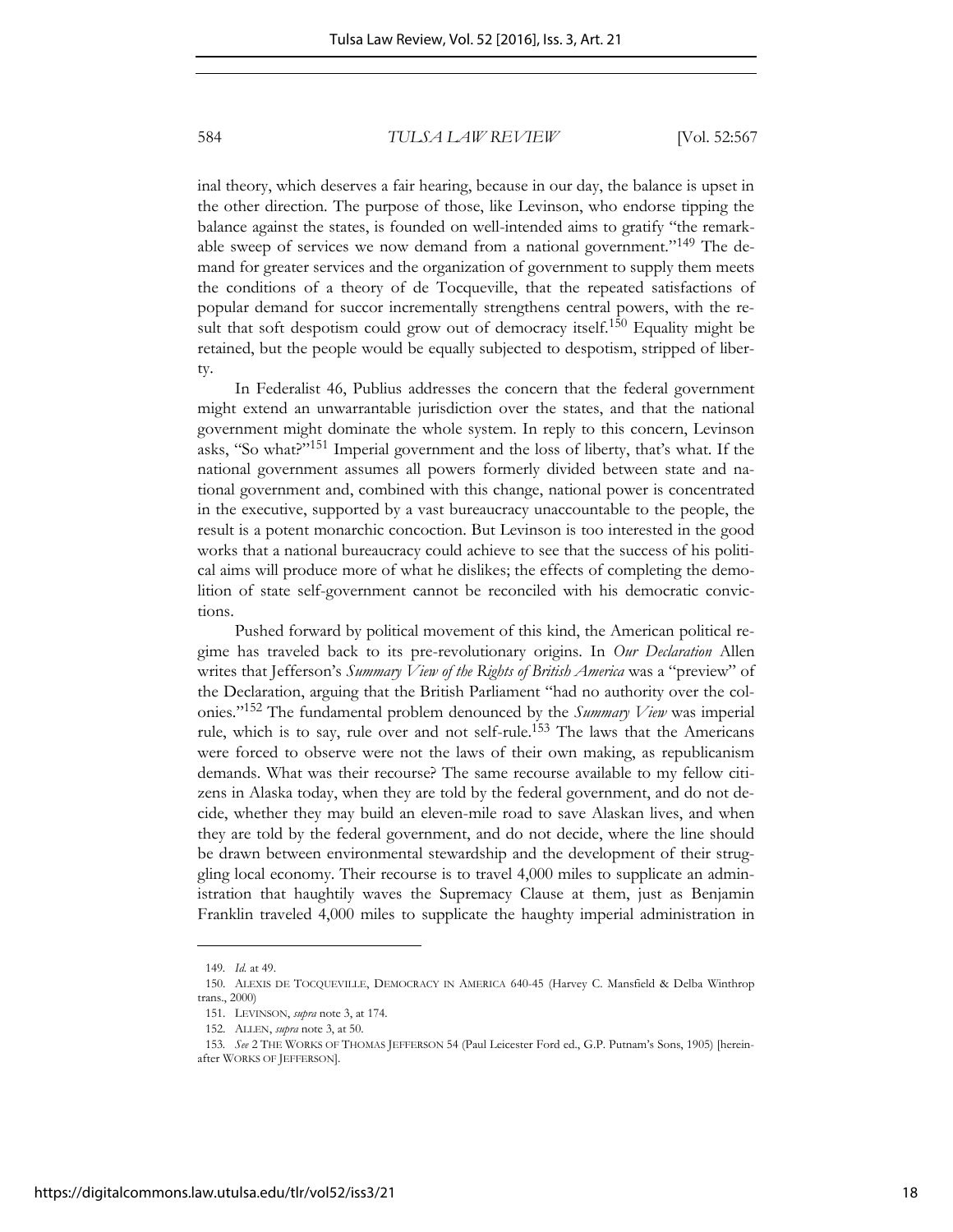1774.<sup>154</sup> The scene of Franklin's debasement in the Privy Council is, unfortunately, too often repeated in ordinary Americans' interactions with their government today.

Americans then and now know they cannot exercise "reflection and choice" and decide many important questions that interest them infinitely more than federal administrators, who nevertheless decide for them, and are many degrees beyond direct accountability to local people. We should not wonder that, fatigued by frustration, the American people turn away from political life, lose the interest and capacity to debate and vote, and indeed, lose the vitality of a flourishing free people when the responsibility for self-government is taken from them. Levinson does not recognize the possibility that the enervating effect of the administrative state on citizenship is the cause of his doubt that the people are really capable of "reflection and choice." In other words, the administrative state becomes self-justifying. In similar fashion, the debilitating effect of slavery on human beings drove slaveholders' doubt in natural equality, and chattel slavery became self-justifying.

Nor should we wonder at the agitations of other citizens who have not forgotten their patrimony and persist in demanding it back, nor that these citizens run into a wall of self-interested opposition. The administrative state has created incomes, interests and dependencies; in sum, another class of citizens who are the beneficiaries, and are interested in preserving the new system of government that provides the benefactions. This wedge deliberately driven into the heart of the American people also has antecedents in pre-revolutionary America. In his Novanglus letters, John Adams calls out Americans who were working against American liberty for the sake of gaining a place on the imperial payroll.<sup>155</sup> Can we blame Americans today, if they see circumstances similar to that of our forebears and tend towards defiance? Jefferson went farther. He directly addressed the king in the *Summary View*, invoked natural right, declared the imperial laws void, and in closing, wrote "Let those flatter who fear; it is not an American art."<sup>156</sup>

The remedy that emerges from the *Summary View* is a complete reinterpretation of the British political order, in which the colonies would govern themselves with regard to local concerns, and become a co-equal and integral part of the British union presided by the king. The division of government in Jefferson's reinterpreted British order is the same plan upon which the provisions in the Constitution stand. That plan, Madison said at the end of his life, was to divide and organize "power as will provide at once for its harmonious exercise on the true principles of liberty."<sup>157</sup> Madison singled out that feature and the moral foundation of the republic, rooted in the consent of the people, as "the two vital characteristics of the political system of the United States."158 Standing on that moral foundation and holding that plan

<sup>154.</sup> KENNETH LAWING PENEGAR, THE POLITICAL TRIAL OF BENJAMIN FRANKLIN: A PRELUDE TO THE AMERICAN REVOLUTION 90-97 (2011).

<sup>155. 4</sup> THE WORKS OF JOHN ADAMS, SECOND PRESIDENT OF THE UNITED STATES 18-19 (Charles Francis Adams ed., Charles C. Little & James Brown 1854).

<sup>156.</sup> WORKS OF JEFFERSON, *supra* note 153, at 87.

<sup>157</sup>*. See* MADISON WRITINGS, *supra* note 144, at 430n.

<sup>158</sup>*. Id.*